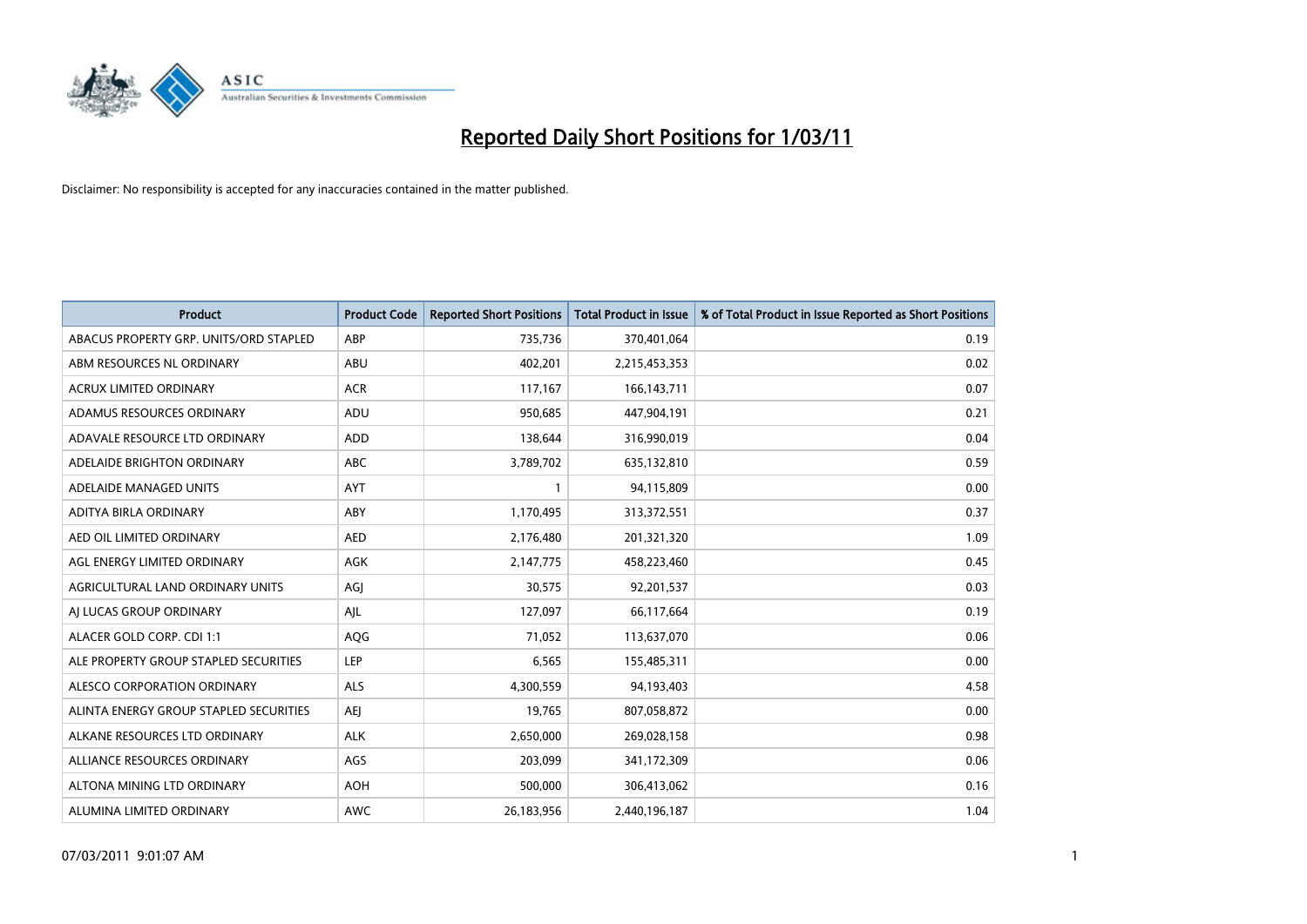

| <b>Product</b>                          | <b>Product Code</b> | <b>Reported Short Positions</b> | Total Product in Issue | % of Total Product in Issue Reported as Short Positions |
|-----------------------------------------|---------------------|---------------------------------|------------------------|---------------------------------------------------------|
| AMADEUS ENERGY ORDINARY                 | AMU                 | 454,000                         | 300,288,855            | 0.15                                                    |
| AMALGAMATED HOLDINGS ORDINARY           | AHD                 | 6                               | 157,452,483            | 0.00                                                    |
| AMCOM TELECOMM. ORDINARY                | <b>AMM</b>          | 44,138                          | 716,812,103            | 0.01                                                    |
| AMCOR LIMITED ORDINARY                  | <b>AMC</b>          | 3,910,268                       | 1,225,519,046          | 0.29                                                    |
| AMP CAPITAL CHINA ORDINARY UNITS        | <b>AGF</b>          | 65,310                          | 337,034,455            | 0.02                                                    |
| AMP LIMITED ORDINARY                    | AMP                 | 48,405,786                      | 2,094,424,200          | 2.26                                                    |
| AMPELLA MINING ORDINARY                 | <b>AMX</b>          | 307,239                         | 202,975,108            | 0.14                                                    |
| ANSELL LIMITED ORDINARY                 | <b>ANN</b>          | 4,414,953                       | 133,007,903            | 3.32                                                    |
| ANTARES ENERGY LTD ORDINARY             | <b>AZZ</b>          | 2,231,653                       | 299,333,110            | 0.74                                                    |
| ANZ BANKING GRP LTD ORDINARY            | ANZ                 | 4,528,260                       | 2,596,103,390          | 0.17                                                    |
| APA GROUP STAPLED SECURITIES            | <b>APA</b>          | 5,719,331                       | 551,689,118            | 1.02                                                    |
| APEX MINERALS NL ORDINARY               | <b>AXM</b>          | 885.146                         | 3,917,821,105          | 0.02                                                    |
| APN EUROPEAN RETAIL UNITS STAPLED SEC.  | <b>AEZ</b>          | 11,832                          | 544,910,660            | 0.00                                                    |
| APN NEWS & MEDIA ORDINARY               | <b>APN</b>          | 18,525,180                      | 606,084,019            | 3.08                                                    |
| AQUARIUS PLATINUM. ORDINARY             | <b>AOP</b>          | 2,737,105                       | 463,266,640            | 0.58                                                    |
| AQUILA RESOURCES ORDINARY               | <b>AQA</b>          | 3,389,726                       | 374,323,124            | 0.91                                                    |
| ARAFURA RESOURCE LTD ORDINARY           | <b>ARU</b>          | 3,338,023                       | 367,930,342            | 0.91                                                    |
| ARDENT LEISURE GROUP STAPLED SECURITIES | AAD                 | 1,528,786                       | 312,836,274            | 0.50                                                    |
| ARISTOCRAT LEISURE ORDINARY             | <b>ALL</b>          | 28,415,224                      | 533,983,910            | 5.32                                                    |
| ASCIANO LIMITED ORDINARY                | <b>AIO</b>          | 18,596,583                      | 2,926,103,883          | 0.65                                                    |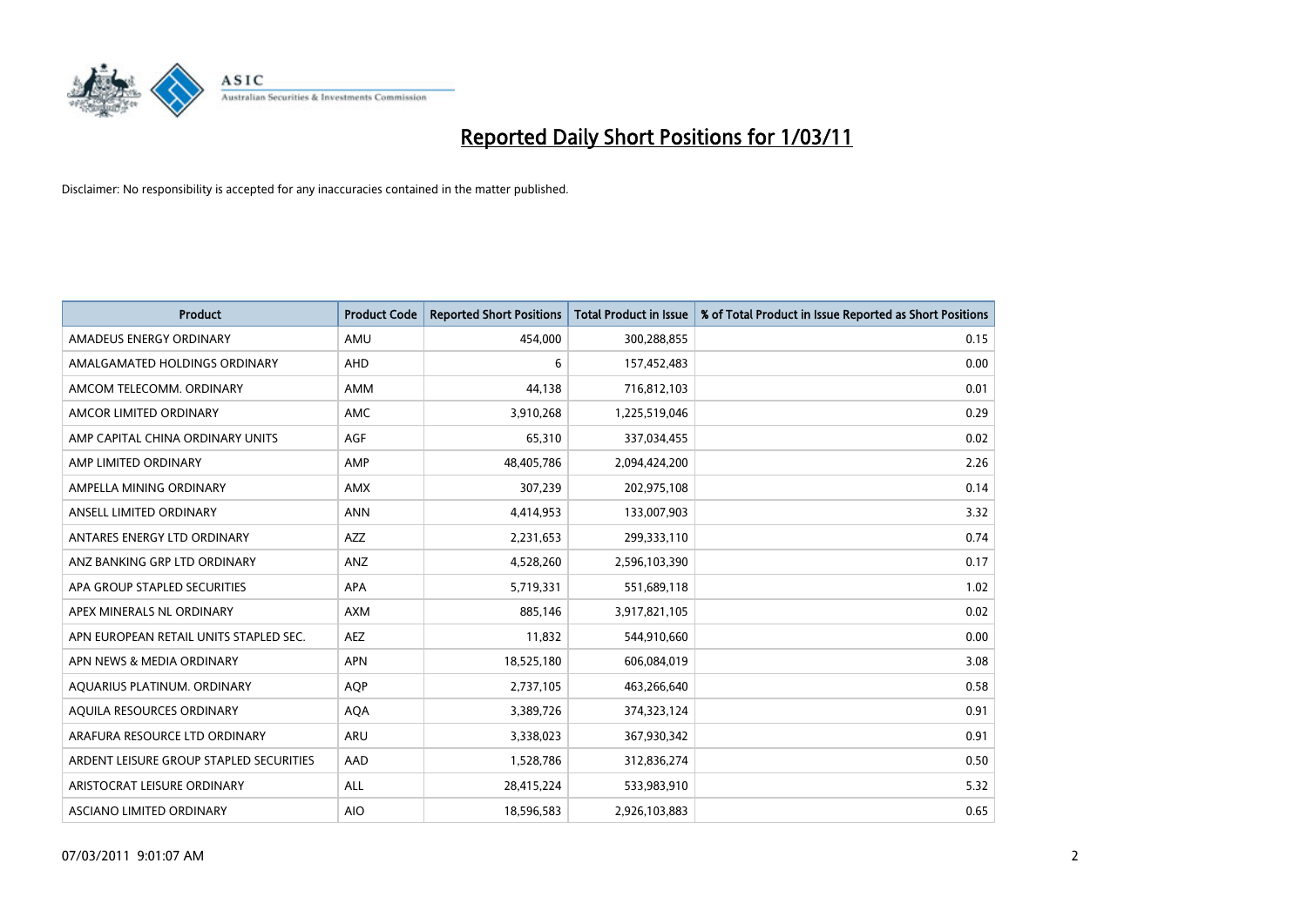

| <b>Product</b>                          | <b>Product Code</b> | <b>Reported Short Positions</b> | <b>Total Product in Issue</b> | % of Total Product in Issue Reported as Short Positions |
|-----------------------------------------|---------------------|---------------------------------|-------------------------------|---------------------------------------------------------|
| ASG GROUP LIMITED ORDINARY              | ASZ                 | 19,381                          | 168,247,718                   | 0.01                                                    |
| ASPEN GROUP ORD/UNITS STAPLED           | APZ                 | 1,088,089                       | 592,674,670                   | 0.16                                                    |
| ASPIRE MINING LTD ORDINARY              | <b>AKM</b>          | 61,688                          | 534,723,044                   | 0.01                                                    |
| ASTON RES LTD ORDINARY                  | <b>AZT</b>          | 1,186                           | 204,527,604                   | 0.00                                                    |
| ASTRO JAP PROP GROUP STAPLED SECURITIES | AJA                 | 18,911                          | 50,821,741                    | 0.04                                                    |
| ASX LIMITED ORDINARY                    | <b>ASX</b>          | 855,969                         | 175,136,729                   | 0.49                                                    |
| ATLANTIC LIMITED ORDINARY               | ATI                 | 565,923                         | 110,893,957                   | 0.51                                                    |
| ATLAS IRON LIMITED ORDINARY             | AGO                 | 21,391,801                      | 776,058,811                   | 2.75                                                    |
| AURORA OIL & GAS ORDINARY               | <b>AUT</b>          | 550,593                         | 403,437,342                   | 0.14                                                    |
| AUSDRILL LIMITED ORDINARY               | <b>ASL</b>          | 52,901                          | 262,933,906                   | 0.02                                                    |
| AUSENCO LIMITED ORDINARY                | AAX                 | 3,881,119                       | 122,511,701                   | 3.16                                                    |
| AUSTAL LIMITED ORDINARY                 | ASB                 | 148,381                         | 188,069,638                   | 0.07                                                    |
| <b>AUSTAR UNITED ORDINARY</b>           | <b>AUN</b>          | 16,927,845                      | 1,271,357,418                 | 1.31                                                    |
| AUSTBROKERS HOLDINGS ORDINARY           | <b>AUB</b>          | 2                               | 54,339,433                    | 0.00                                                    |
| AUSTIN ENGINEERING ORDINARY             | ANG                 | 22,538                          | 71,614,403                    | 0.03                                                    |
| <b>AUSTRALAND ASSETS ASSETS</b>         | <b>AAZPB</b>        | 1.168                           | 2,750,000                     | 0.04                                                    |
| AUSTRALAND PROPERTY STAPLED SECURITY    | <b>ALZ</b>          | 508,236                         | 576,837,197                   | 0.08                                                    |
| AUSTRALIAN AGRICULT. ORDINARY           | AAC                 | 4,605,417                       | 264,264,459                   | 1.71                                                    |
| AUSTRALIAN EDUCATION UNITS              | <b>AEU</b>          | 625,000                         | 134,973,383                   | 0.46                                                    |
| AUSTRALIAN INFRASTR. UNITS/ORDINARY     | <b>AIX</b>          | 313,400                         | 620,733,944                   | 0.06                                                    |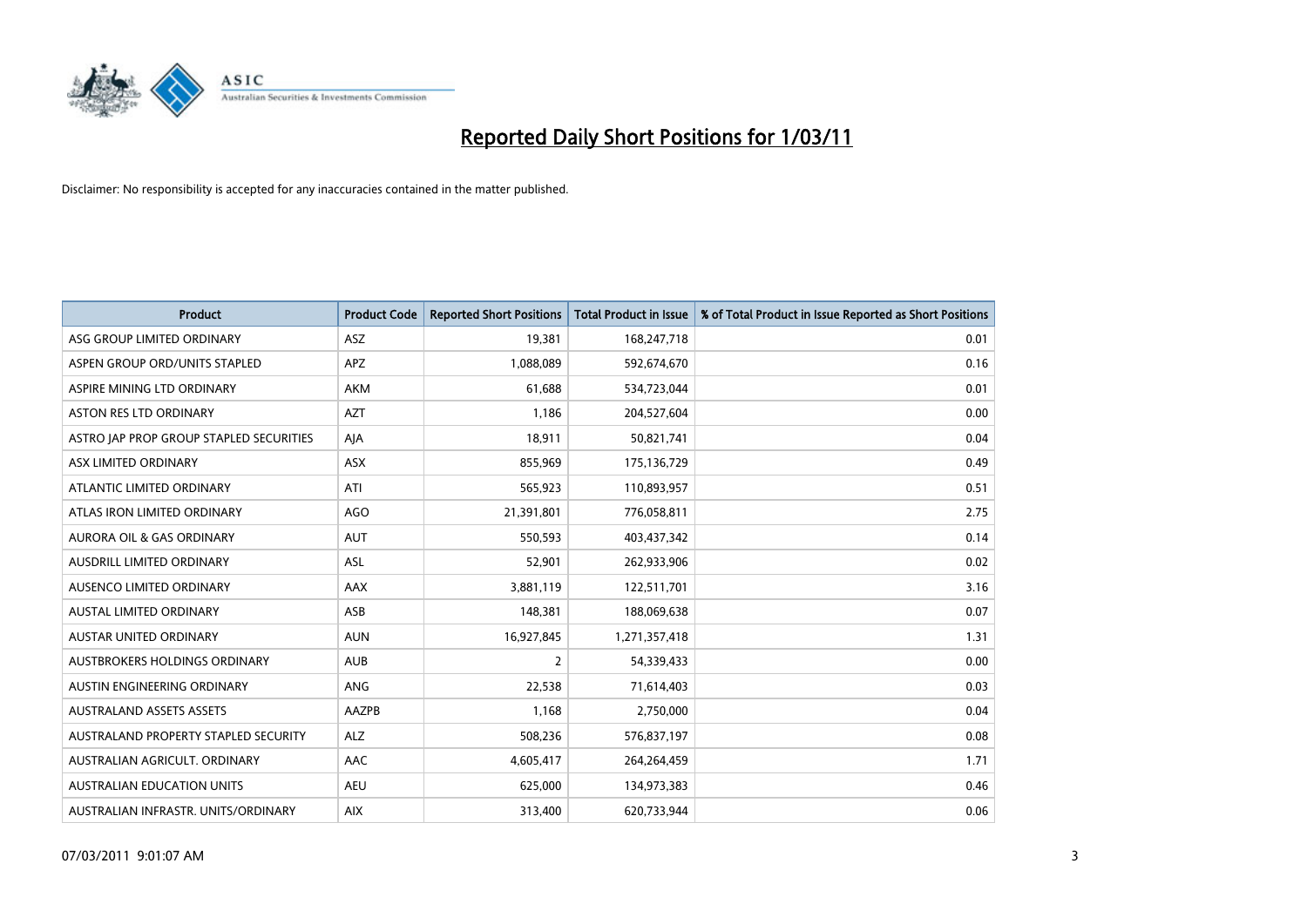

| <b>Product</b>                       | <b>Product Code</b> | <b>Reported Short Positions</b> | <b>Total Product in Issue</b> | % of Total Product in Issue Reported as Short Positions |
|--------------------------------------|---------------------|---------------------------------|-------------------------------|---------------------------------------------------------|
| <b>AUSTRALIAN MINES LTD ORDINARY</b> | <b>AUZ</b>          | 1,400,000                       | 396,909,440                   | 0.35                                                    |
| AUSTRALIAN PHARM. ORDINARY           | API                 | 1,254,263                       | 488,115,883                   | 0.24                                                    |
| AUTOMOTIVE HOLDINGS ORDINARY         | AHE                 | 198.860                         | 226,387,577                   | 0.09                                                    |
| AVEXA LIMITED ORDINARY               | <b>AVX</b>          | 243,657                         | 847,688,779                   | 0.03                                                    |
| AWE LIMITED ORDINARY                 | AWE                 | 2,647,377                       | 521,871,941                   | 0.50                                                    |
| AXA ASIA PACIFIC ORDINARY            | <b>AXA</b>          | 1,786,997                       | 2,067,095,545                 | 0.08                                                    |
| AZUMAH RESOURCES ORDINARY            | <b>AZM</b>          | 34,920                          | 272,696,055                   | 0.01                                                    |
| <b>BANDANNA ENERGY ORDINARY</b>      | <b>BND</b>          | 79,205                          | 426,265,482                   | 0.02                                                    |
| BANK OF QUEENSLAND. ORDINARY         | <b>BOO</b>          | 2,061,331                       | 222,072,957                   | 0.93                                                    |
| <b>BANNERMAN RESOURCES ORDINARY</b>  | <b>BMN</b>          | 245,508                         | 234,435,934                   | 0.10                                                    |
| BATHURST RESOURCES ORDINARY          | <b>BTU</b>          | 3,780,404                       | 613,291,330                   | 0.62                                                    |
| <b>BAUXITE RESOURCE LTD ORDINARY</b> | <b>BAU</b>          | 535,534                         | 235,379,896                   | 0.23                                                    |
| <b>BC IRON LIMITED ORDINARY</b>      | <b>BCI</b>          | 25,116                          | 94,111,000                    | 0.03                                                    |
| BEACH ENERGY LIMITED ORDINARY        | <b>BPT</b>          | 2,773,554                       | 1,099,021,290                 | 0.27                                                    |
| BEADELL RESOURCE LTD ORDINARY        | <b>BDR</b>          | 34,895                          | 622,097,828                   | 0.00                                                    |
| BENDIGO AND ADELAIDE ORDINARY        | <b>BEN</b>          | 6,710,360                       | 357,625,053                   | 1.86                                                    |
| BERKELEY RESOURCES ORDINARY          | <b>BKY</b>          | 863,717                         | 158,938,148                   | 0.54                                                    |
| BETASHARES ASX FIN ETF UNITS         | <b>OFN</b>          | 28,500                          | 4,509,251                     | 0.63                                                    |
| BETASHARES ASX RES ETF UNITS         | <b>ORE</b>          | 145,000                         | 4,519,432                     | 3.21                                                    |
| <b>BHP BILLITON LIMITED ORDINARY</b> | <b>BHP</b>          | 34.549.223                      | 3,356,081,497                 | 1.03                                                    |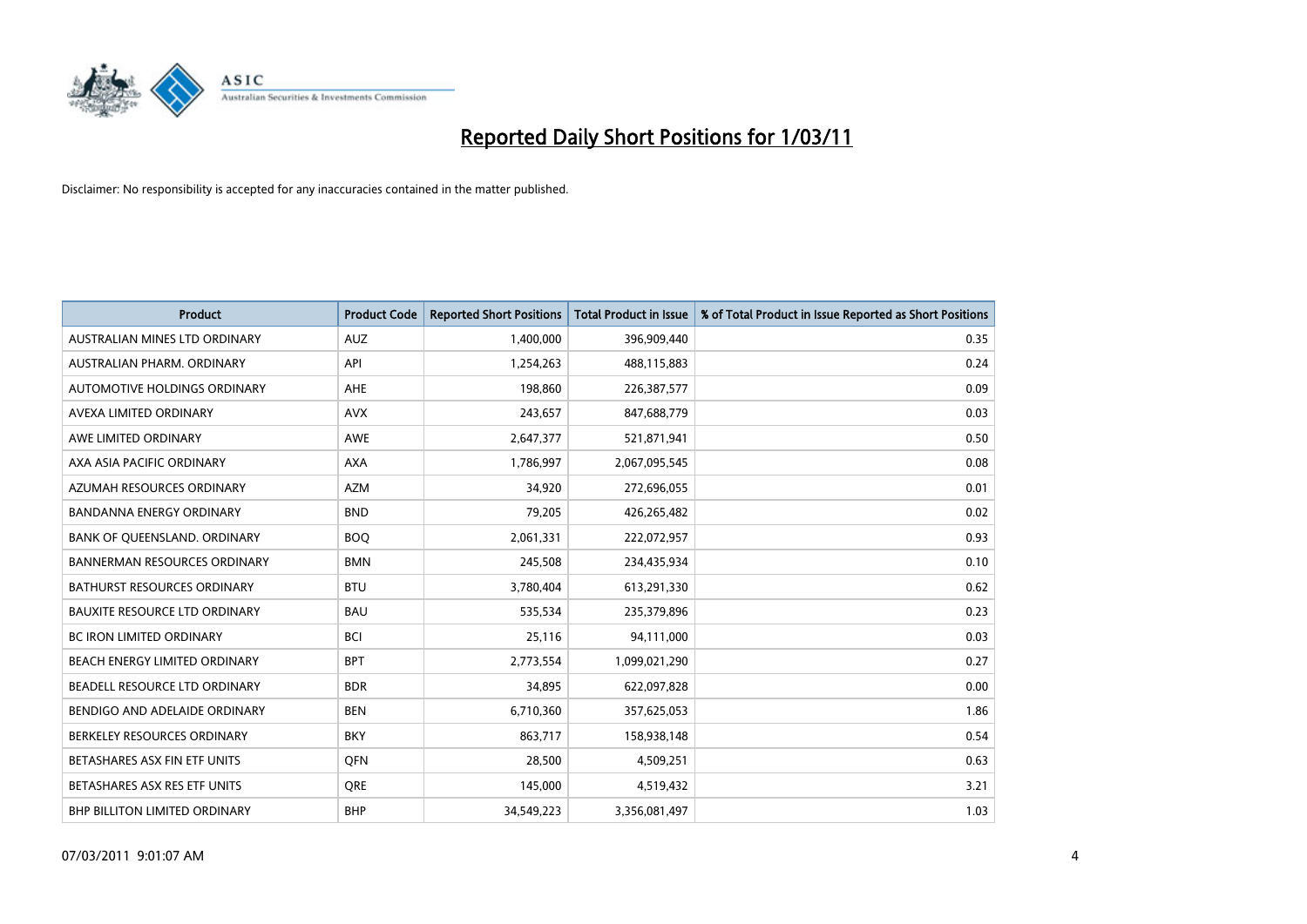

| <b>Product</b>                           | <b>Product Code</b> | <b>Reported Short Positions</b> | Total Product in Issue | % of Total Product in Issue Reported as Short Positions |
|------------------------------------------|---------------------|---------------------------------|------------------------|---------------------------------------------------------|
| <b>BILLABONG ORDINARY</b>                | <b>BBG</b>          | 11,599,445                      | 253,613,826            | 4.56                                                    |
| <b>BIOTA HOLDINGS ORDINARY</b>           | <b>BTA</b>          | 2,597,307                       | 180,805,565            | 1.44                                                    |
| <b>BISALLOY STEEL ORDINARY</b>           | <b>BIS</b>          | 84,480                          | 216,455,965            | 0.04                                                    |
| BKI INVESTMENT LTD ORDINARY              | BKI                 | 508                             | 420,919,092            | 0.00                                                    |
| <b>BLACKMORES LIMITED ORDINARY</b>       | <b>BKL</b>          | 549                             | 16,744,292             | 0.00                                                    |
| <b>BLACKTHORN RESOURCES ORDINARY</b>     | <b>BTR</b>          | 35,848                          | 106,885,300            | 0.03                                                    |
| <b>BLUESCOPE STEEL LTD ORDINARY</b>      | <b>BSL</b>          | 32,869,534                      | 1,842,207,385          | 1.76                                                    |
| <b>BOART LONGYEAR ORDINARY</b>           | <b>BLY</b>          | 3,601,727                       | 461,163,412            | 0.79                                                    |
| <b>BOOM LOGISTICS ORDINARY</b>           | <b>BOL</b>          | 337,999                         | 461,500,712            | 0.07                                                    |
| BORAL LIMITED, ORDINARY                  | <b>BLD</b>          | 32,962,464                      | 724,462,726            | 4.53                                                    |
| BOTSWANA METALS LTD ORDINARY             | <b>BML</b>          | 7,000                           | 143,717,013            | 0.00                                                    |
| <b>BOW ENERGY LIMITED ORDINARY</b>       | <b>BOW</b>          | 1,720,028                       | 348,972,041            | 0.49                                                    |
| <b>BRADKEN LIMITED ORDINARY</b>          | <b>BKN</b>          | 1,264,906                       | 139,639,929            | 0.92                                                    |
| <b>BRAMBLES LIMITED ORDINARY</b>         | <b>BXB</b>          | 9,797,373                       | 1,450,673,115          | 0.65                                                    |
| BREVILLE GROUP LTD ORDINARY              | <b>BRG</b>          | 2,740                           | 129,615,322            | 0.00                                                    |
| BRICKWORKS LIMITED ORDINARY              | <b>BKW</b>          | 16,937                          | 147,567,333            | 0.01                                                    |
| <b>BROCKMAN RESOURCES ORDINARY</b>       | <b>BRM</b>          | 105,598                         | 144,803,151            | 0.07                                                    |
| BT INVESTMENT MNGMNT ORDINARY            | <b>BTT</b>          | 554,785                         | 160,000,000            | 0.35                                                    |
| <b>BUNNINGS WAREHOUSE ORDINARY UNITS</b> | <b>BWP</b>          | 1,080,248                       | 431,774,334            | 0.25                                                    |
| <b>BUREY GOLD LIMITED ORDINARY</b>       | <b>BYR</b>          | 408.571                         | 249,487,179            | 0.16                                                    |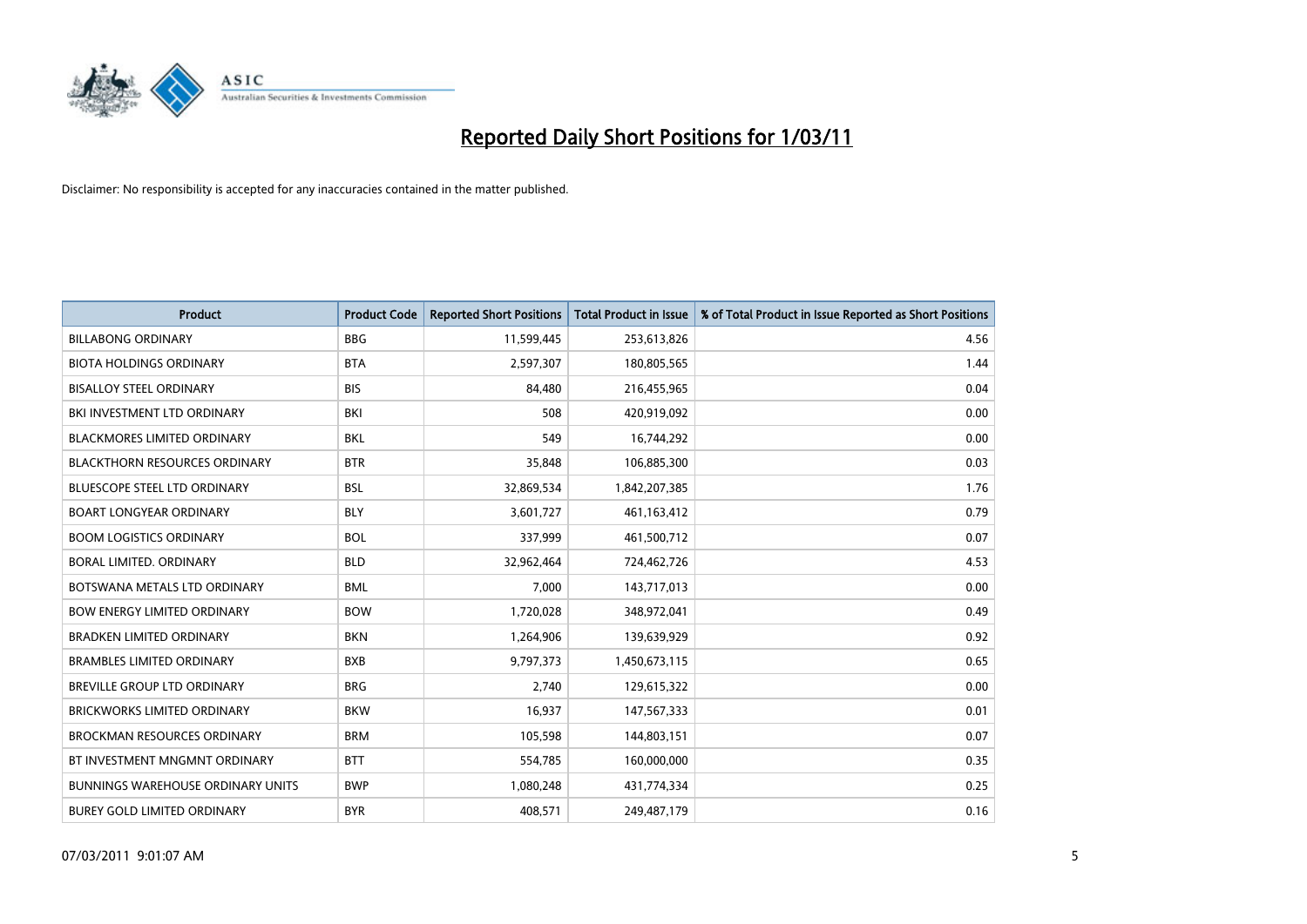

| <b>Product</b>                        | <b>Product Code</b> | <b>Reported Short Positions</b> | <b>Total Product in Issue</b> | % of Total Product in Issue Reported as Short Positions |
|---------------------------------------|---------------------|---------------------------------|-------------------------------|---------------------------------------------------------|
| <b>BURU ENERGY ORDINARY</b>           | <b>BRU</b>          | 155,589                         | 182,780,549                   | 0.09                                                    |
| CABCHARGE AUSTRALIA ORDINARY          | CAB                 | 938,138                         | 120,437,014                   | 0.77                                                    |
| CALTEX AUSTRALIA ORDINARY             | <b>CTX</b>          | 5,174,175                       | 270,000,000                   | 1.90                                                    |
| CAMPBELL BROTHERS ORDINARY            | <b>CPB</b>          | 93,352                          | 67,503,411                    | 0.14                                                    |
| CAPE LAMBERT RES LTD ORDINARY         | <b>CFE</b>          | 1,322,818                       | 571,849,603                   | 0.22                                                    |
| <b>CAPRAL LIMITED ORDINARY</b>        | CAA                 | 78,761                          | 387,898,255                   | 0.02                                                    |
| CARABELLA RES LTD ORDINARY            | <b>CLR</b>          | 22,400                          | 38,626,388                    | 0.06                                                    |
| <b>CARBON ENERGY ORDINARY</b>         | <b>CNX</b>          | 1,525,985                       | 670,872,650                   | 0.22                                                    |
| <b>CARDNO LIMITED ORDINARY</b>        | CDD                 | 13,733                          | 106,250,491                   | 0.01                                                    |
| CARNARVON PETROLEUM ORDINARY          | <b>CVN</b>          | 3,371,696                       | 687,820,634                   | 0.49                                                    |
| <b>CARNEGIE WAVE ENERGY ORDINARY</b>  | <b>CWE</b>          | 83,000                          | 859,087,627                   | 0.01                                                    |
| <b>CARPATHIAN RESOURCES ORDINARY</b>  | <b>CPN</b>          | 75,000                          | 265,533,501                   | 0.03                                                    |
| CARPENTARIA EXP. LTD ORDINARY         | CAP                 | 9.777                           | 94,341,301                    | 0.01                                                    |
| CARRICK GOLD LIMITED ORDINARY         | <b>CRK</b>          | 20,580                          | 139,500,000                   | 0.01                                                    |
| CARSALES.COM LTD ORDINARY             | <b>CRZ</b>          | 4,472,018                       | 234,073,300                   | 1.90                                                    |
| CASH CONVERTERS ORD/DIV ACCESS        | CCV                 | 354,813                         | 379,761,025                   | 0.08                                                    |
| <b>CASPIAN OIL &amp; GAS ORDINARY</b> | CIG                 | 50,000                          | 1,331,500,513                 | 0.00                                                    |
| CATALPA RESOURCES ORDINARY            | CAH                 | 1,119,055                       | 177,954,355                   | 0.62                                                    |
| CAZALY RESOURCES ORDINARY             | CAZ                 | 1,150                           | 111,811,655                   | 0.00                                                    |
| CEC GROUP LIMITED ORDINARY            | <b>CEG</b>          | 1,750                           | 79,662,662                    | 0.00                                                    |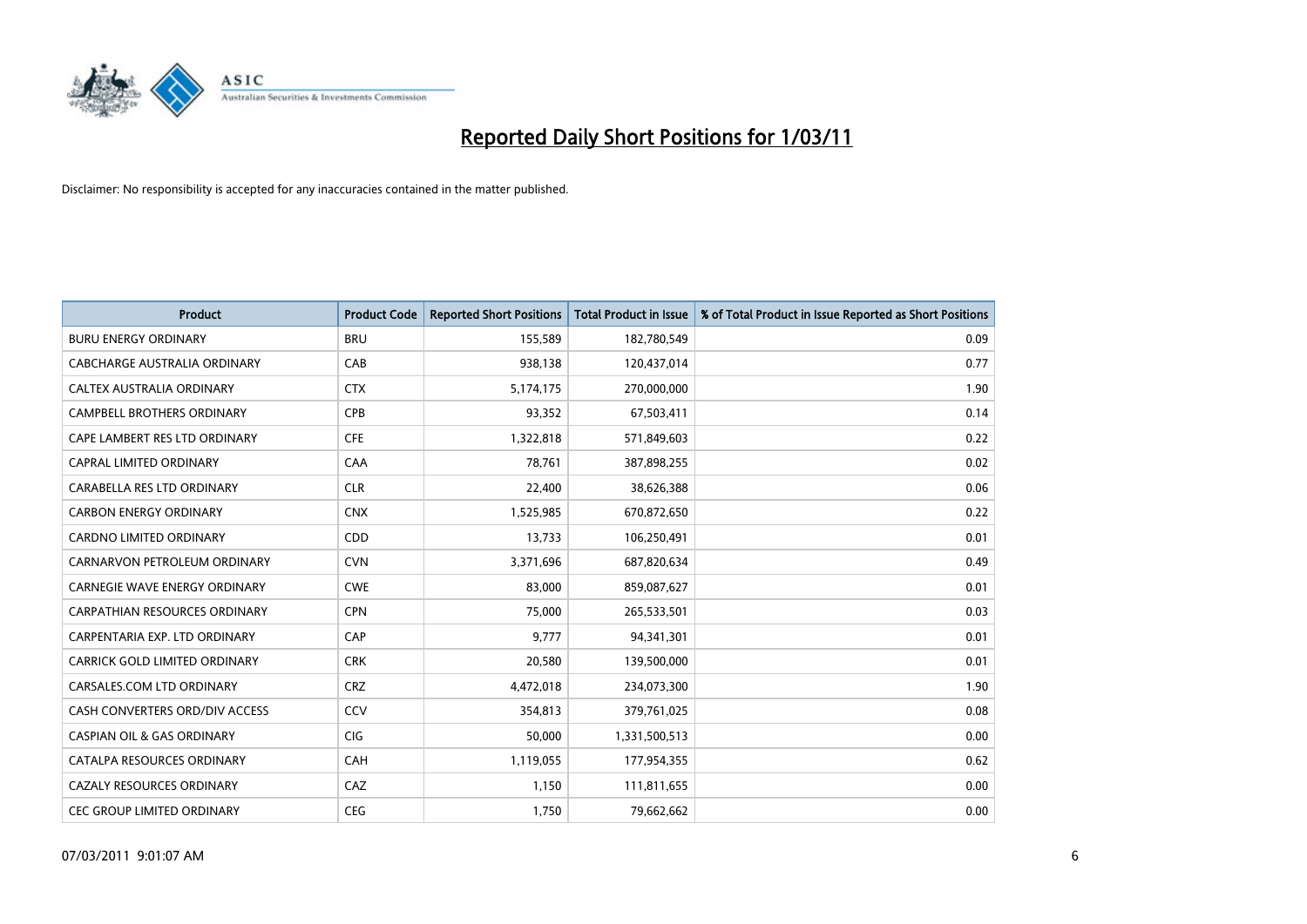

| <b>Product</b>                          | <b>Product Code</b> | <b>Reported Short Positions</b> | Total Product in Issue | % of Total Product in Issue Reported as Short Positions |
|-----------------------------------------|---------------------|---------------------------------|------------------------|---------------------------------------------------------|
| <b>CELLNET GROUP ORDINARY</b>           | <b>CLT</b>          | 1,342                           | 61,607,477             | 0.00                                                    |
| CENTRAL PETROLEUM ORDINARY              | <b>CTP</b>          | 163,513                         | 982,298,842            | 0.02                                                    |
| CENTREBET INTERNAT, ORDINARY            | <b>CIL</b>          | 9,871                           | 87,764,414             | 0.01                                                    |
| CENTRO PROPERTIES UNITS/ORD STAPLED     | <b>CNP</b>          | 565,447                         | 972,414,514            | 0.05                                                    |
| CENTRO RETAIL GROUP STAPLED SECURITIES  | <b>CER</b>          | 2,315,994                       | 2,286,399,424          | 0.11                                                    |
| <b>CERAMIC FUEL CELLS ORDINARY</b>      | <b>CFU</b>          | 1,752,701                       | 1,201,353,566          | 0.13                                                    |
| <b>CFS RETAIL PROPERTY UNITS</b>        | <b>CFX</b>          | 34,836,390                      | 2,839,591,911          | 1.23                                                    |
| CGA MINING LIMITED ORDINARY             | <b>CGX</b>          | 1,249                           | 333,265,726            | 0.00                                                    |
| CHALLENGER DIV.PRO. STAPLED UNITS       | <b>CDI</b>          | 57,226                          | 913,426,007            | 0.00                                                    |
| CHALLENGER INFRAST. STAPLED UNITS       | <b>CIF</b>          | 327,142                         | 316,223,785            | 0.10                                                    |
| CHALLENGER LIMITED ORDINARY             | <b>CGF</b>          | 6,285,412                       | 500,435,740            | 1.26                                                    |
| CHANDLER MACLEOD LTD ORDINARY           | <b>CMG</b>          | 143,942                         | 422,031,685            | 0.03                                                    |
| CHARTER HALL GROUP STAPLED US PROHIBIT. | <b>CHC</b>          | 623,252                         | 306,341,814            | 0.21                                                    |
| <b>CHARTER HALL OFFICE UNIT</b>         | COO                 | 1,658,633                       | 493,319,730            | 0.33                                                    |
| <b>CHARTER HALL RETAIL UNITS</b>        | CQR                 | 274,601                         | 305,810,723            | 0.09                                                    |
| CHEMGENEX PHARMACEUT ORDINARY           | <b>CXS</b>          | 89,061                          | 283,348,870            | 0.03                                                    |
| CITIGOLD CORP LTD ORDINARY              | <b>CTO</b>          | 2,092,590                       | 1,040,278,301          | 0.20                                                    |
| CLINUVEL PHARMACEUT. ORDINARY           | <b>CUV</b>          | 23,355                          | 30,379,956             | 0.07                                                    |
| <b>CLOUGH LIMITED ORDINARY</b>          | <b>CLO</b>          | 691,424                         | 770,916,269            | 0.08                                                    |
| <b>COAL &amp; ALLIED ORDINARY</b>       | <b>CNA</b>          | 1,468                           | 86,584,735             | 0.00                                                    |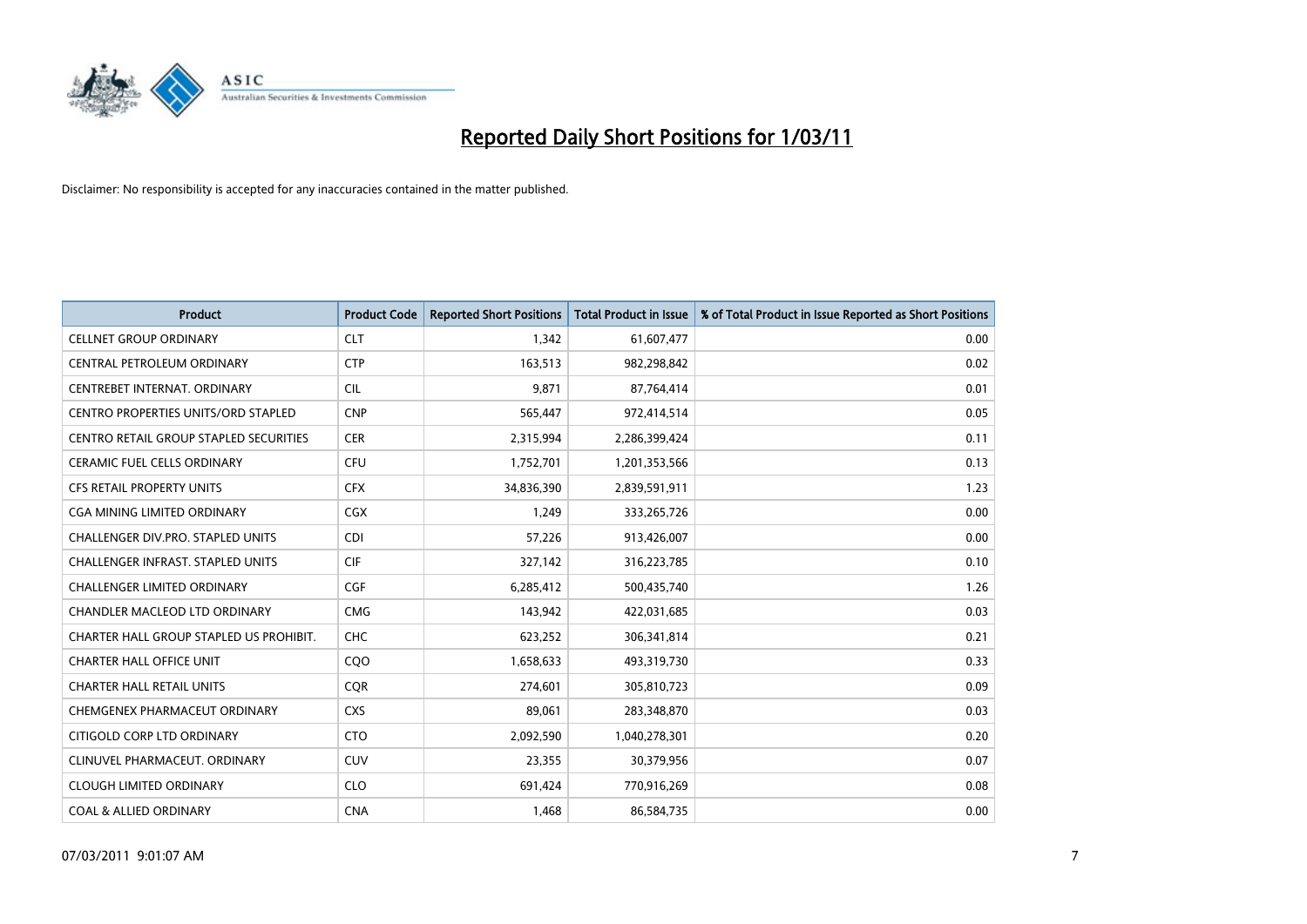

| <b>Product</b>                       | <b>Product Code</b> | <b>Reported Short Positions</b> | <b>Total Product in Issue</b> | % of Total Product in Issue Reported as Short Positions |
|--------------------------------------|---------------------|---------------------------------|-------------------------------|---------------------------------------------------------|
| COAL OF AFRICA LTD ORDINARY          | <b>CZA</b>          | 1,415,945                       | 530,514,663                   | 0.26                                                    |
| COALSPUR MINES LTD ORDINARY          | <b>CPL</b>          | 1,536,906                       | 488,049,453                   | 0.31                                                    |
| COCA-COLA AMATIL ORDINARY            | CCL                 | 5,297,733                       | 756,004,067                   | 0.68                                                    |
| <b>COCHLEAR LIMITED ORDINARY</b>     | COH                 | 997,072                         | 56,708,989                    | 1.76                                                    |
| <b>COCKATOO COAL ORDINARY</b>        | <b>COK</b>          | 2,559,218                       | 1,016,096,908                 | 0.25                                                    |
| <b>COFFEY INTERNATIONAL ORDINARY</b> | COF                 | 503,673                         | 132,577,523                   | 0.37                                                    |
| COMMONWEALTH BANK, ORDINARY          | CBA                 | 13,587,462                      | 1,548,932,074                 | 0.85                                                    |
| COMMONWEALTH PROP ORDINARY UNITS     | <b>CPA</b>          | 18,560,269                      | 2,449,599,711                 | 0.76                                                    |
| <b>COMPASS RESOURCES ORDINARY</b>    | <b>CMR</b>          | 160,952                         | 147,402,920                   | 0.11                                                    |
| <b>COMPUTERSHARE LTD ORDINARY</b>    | <b>CPU</b>          | 1,968,819                       | 555,664,059                   | 0.35                                                    |
| <b>CONNECTEAST GROUP STAPLED</b>     | CEU                 | 43,974,187                      | 3,940,145,951                 | 1.13                                                    |
| CONQUEST MINING ORDINARY             | CQT                 | 4,861                           | 583,241,478                   | 0.00                                                    |
| CONSOLIDATED MEDIA, ORDINARY         | <b>CMJ</b>          | 2,288,523                       | 561,834,996                   | 0.40                                                    |
| <b>CONTANGO MICROCAP ORDINARY</b>    | <b>CTN</b>          | 7,500                           | 145,708,783                   | 0.01                                                    |
| CONTINENTAL COAL LTD ORDINARY        | CCC                 | 1,122,545                       | 1,980,616,757                 | 0.06                                                    |
| <b>COOPER ENERGY LTD ORDINARY</b>    | <b>COE</b>          | 1,419,702                       | 292,576,001                   | 0.49                                                    |
| <b>COPPER STRIKE LTD ORDINARY</b>    | <b>CSE</b>          | 714                             | 129,455,571                   | 0.00                                                    |
| <b>CORDLIFE LIMITED ORDINARY</b>     | CBB                 |                                 | 145,360,920                   | 0.00                                                    |
| <b>COUNT FINANCIAL ORDINARY</b>      | COU                 | 691,875                         | 262,212,976                   | 0.27                                                    |
| <b>CRANE GROUP LIMITED ORDINARY</b>  | <b>CRG</b>          | 1,490,597                       | 79,110,667                    | 1.89                                                    |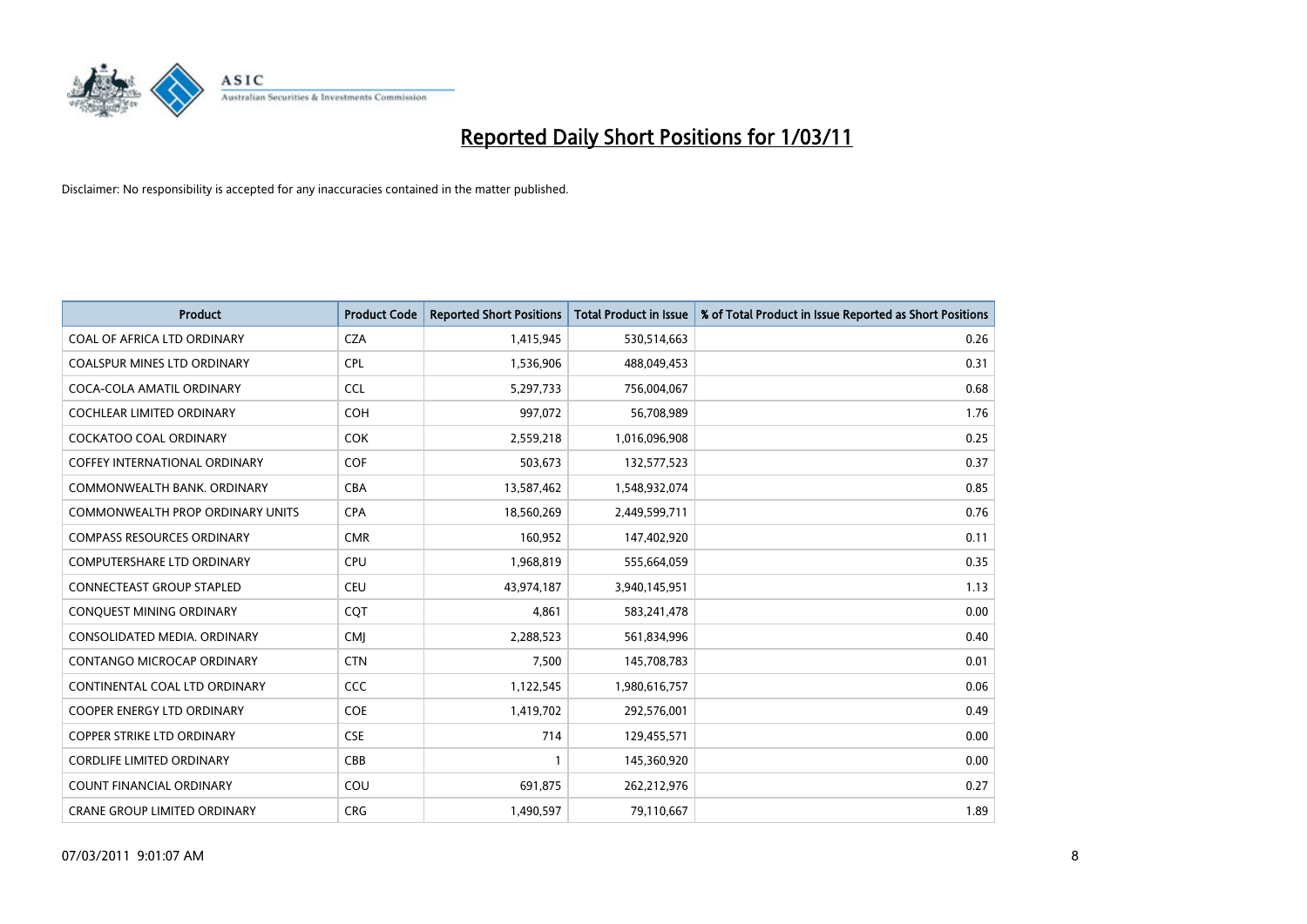

| <b>Product</b>                          | <b>Product Code</b> | <b>Reported Short Positions</b> | Total Product in Issue | % of Total Product in Issue Reported as Short Positions |
|-----------------------------------------|---------------------|---------------------------------|------------------------|---------------------------------------------------------|
| <b>CREDIT CORP GROUP ORDINARY</b>       | <b>CCP</b>          | 4,529                           | 45,210,752             | 0.01                                                    |
| <b>CRESCENT GOLD ORDINARY</b>           | <b>CRE</b>          | 231,933                         | 1,077,909,687          | 0.02                                                    |
| <b>CROMWELL PROP STAPLED SECURITIES</b> | <b>CMW</b>          | 83,131                          | 912,786,005            | 0.01                                                    |
| <b>CROWN LIMITED ORDINARY</b>           | <b>CWN</b>          | 2,795,097                       | 754,131,800            | 0.35                                                    |
| <b>CSG LIMITED ORDINARY</b>             | CSV                 | 939,376                         | 244,933,695            | 0.38                                                    |
| <b>CSL LIMITED ORDINARY</b>             | <b>CSL</b>          | 7,800,018                       | 544,690,565            | 1.41                                                    |
| CSR LIMITED DEFERRED SETTLEMENT         | <b>CSRDA</b>        | 3,130,074                       | 505,969,838            | 0.61                                                    |
| <b>CUDECO LIMITED ORDINARY</b>          | CDU                 | 748,622                         | 145,512,643            | 0.51                                                    |
| <b>CUE ENERGY RESOURCE ORDINARY</b>     | <b>CUE</b>          | 21,225                          | 694,819,718            | 0.00                                                    |
| <b>CUSTOMERS LIMITED ORDINARY</b>       | CUS                 | 164,097                         | 134,869,357            | 0.11                                                    |
| DART ENERGY LTD ORDINARY                | <b>DTE</b>          | 107,352                         | 548,938,184            | 0.02                                                    |
| DAVID JONES LIMITED ORDINARY            | <b>DJS</b>          | 18,971,496                      | 514,034,694            | 3.67                                                    |
| <b>DECMIL GROUP LIMITED ORDINARY</b>    | <b>DCG</b>          | 17,397                          | 124,204,568            | 0.01                                                    |
| DEEP YELLOW LIMITED ORDINARY            | <b>DYL</b>          | 15,876                          | 1,127,534,458          | 0.00                                                    |
| DEVINE LIMITED ORDINARY                 | <b>DVN</b>          | 1,000                           | 634,918,223            | 0.00                                                    |
| DEXUS PROPERTY GROUP STAPLED UNITS      | <b>DXS</b>          | 15,516,029                      | 4,839,024,176          | 0.32                                                    |
| DISCOVERY METALS LTD ORDINARY           | <b>DML</b>          | 232,451                         | 437,114,481            | 0.06                                                    |
| DOMINO PIZZA ENTERPR ORDINARY           | <b>DMP</b>          | 3                               | 68,407,674             | 0.00                                                    |
| DOWNER EDI LIMITED ORDINARY             | <b>DOW</b>          | 7,145,487                       | 343,178,483            | 2.09                                                    |
| DUET GROUP STAPLED US PROHIBIT.         | <b>DUE</b>          | 1,056,843                       | 909,692,991            | 0.10                                                    |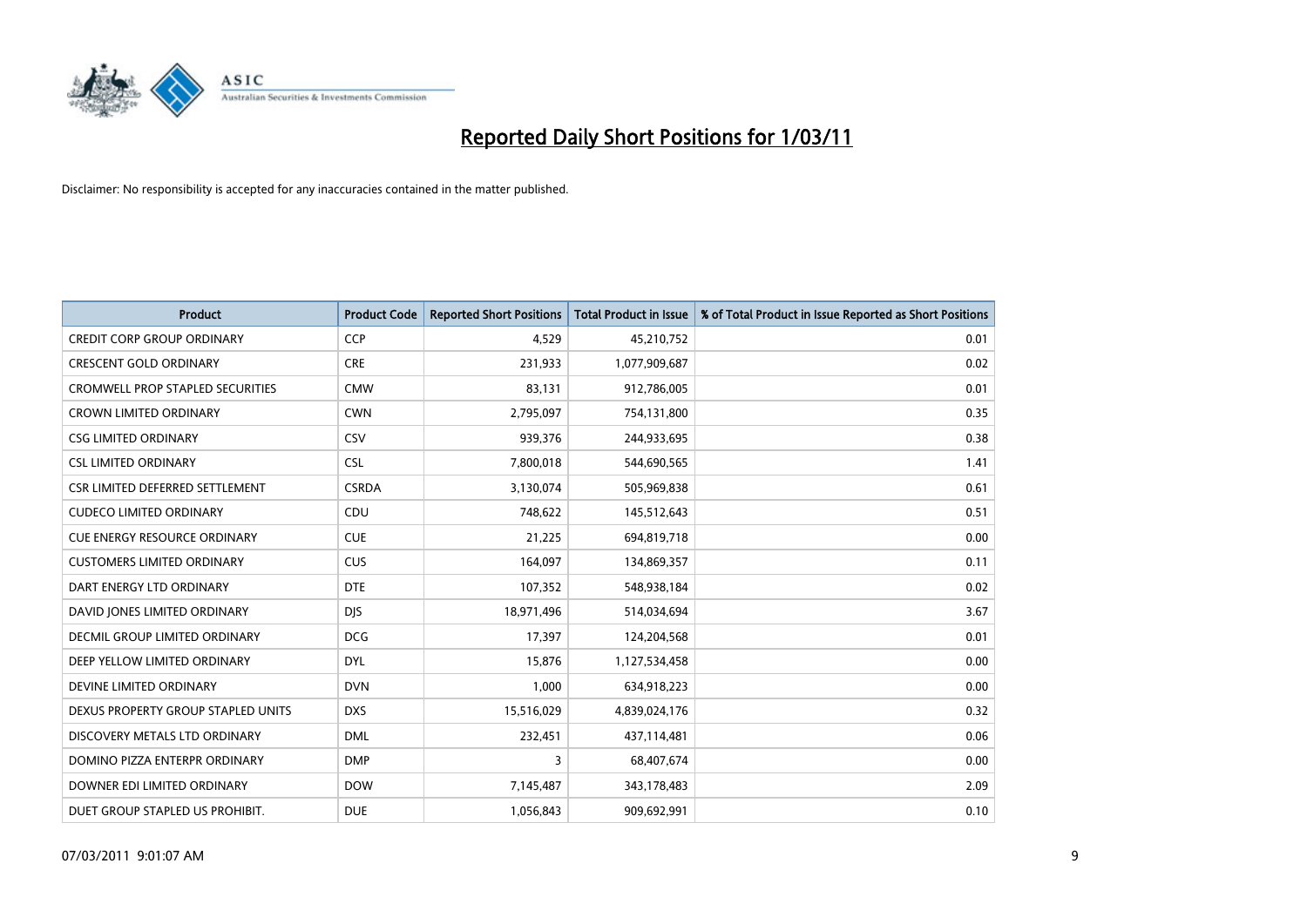

| <b>Product</b>                            | <b>Product Code</b> | <b>Reported Short Positions</b> | <b>Total Product in Issue</b> | % of Total Product in Issue Reported as Short Positions |
|-------------------------------------------|---------------------|---------------------------------|-------------------------------|---------------------------------------------------------|
| DULUXGROUP LIMITED ORDINARY               | <b>DLX</b>          | 3,258,619                       | 367,456,259                   | 0.90                                                    |
| DWS ADVANCED ORDINARY                     | <b>DWS</b>          | 600                             | 132,362,763                   | 0.00                                                    |
| DYESOL LIMITED ORDINARY                   | <b>DYE</b>          | 18,229                          | 143,546,197                   | 0.01                                                    |
| E & A LIMITED ORDINARY                    | EAL                 | 12,000                          | 96,599,197                    | 0.01                                                    |
| <b>EASTERN STAR GAS ORDINARY</b>          | <b>ESG</b>          | 3,624,808                       | 991,567,041                   | 0.36                                                    |
| EDT RETAIL TRUST UNITS                    | <b>EDT</b>          | 99,457                          | 4,700,290,868                 | 0.00                                                    |
| <b>ELDERS LIMITED HYBRIDS</b>             | <b>ELDPA</b>        | 99,251                          | 1,500,000                     | 6.62                                                    |
| <b>ELDERS LIMITED ORDINARY</b>            | <b>ELD</b>          | 20,613,358                      | 448,598,480                   | 4.59                                                    |
| ELDORADO GOLD CORP CDI 1:1                | EAU                 | 84,503                          | 19,905,333                    | 0.44                                                    |
| ELEMENTOS LIMITED ORDINARY                | <b>ELT</b>          | 8                               | 56,885,454                    | 0.00                                                    |
| ELIXIR PETROLEUM LTD ORDINARY             | <b>EXR</b>          | 324,400                         | 188,988,472                   | 0.17                                                    |
| <b>EMECO HOLDINGS ORDINARY</b>            | <b>EHL</b>          | 669,369                         | 631,237,586                   | 0.11                                                    |
| <b>ENERGY RESOURCES ORDINARY 'A'</b>      | <b>ERA</b>          | 2,737,421                       | 190,737,934                   | 1.44                                                    |
| <b>ENERGY WORLD CORPOR, ORDINARY</b>      | <b>EWC</b>          | 16,933,017                      | 1,561,166,672                 | 1.09                                                    |
| <b>ENGENCO LIMITED ORDINARY</b>           | <b>EGN</b>          | 668,476                         | 612,679,212                   | 0.11                                                    |
| ENTEK ENERGY LTD ORDINARY                 | <b>ETE</b>          | 489,903                         | 287,692,535                   | 0.17                                                    |
| <b>ENTELLECT SOLUTIONS ORDINARY</b>       | <b>ESN</b>          | 464,050                         | 1,740,334,200                 | 0.03                                                    |
| <b>ENVESTRA LIMITED ORDINARY</b>          | <b>ENV</b>          | 2,703,604                       | 1,430,398,609                 | 0.19                                                    |
| EQUATORIAL RES LTD ORDINARY               | EQX                 | 4,528                           | 89,367,922                    | 0.01                                                    |
| EOUINOX MINERALS LTD CHESS DEPOSITARY INT | <b>EON</b>          | 2,404,084                       | 877,042,919                   | 0.27                                                    |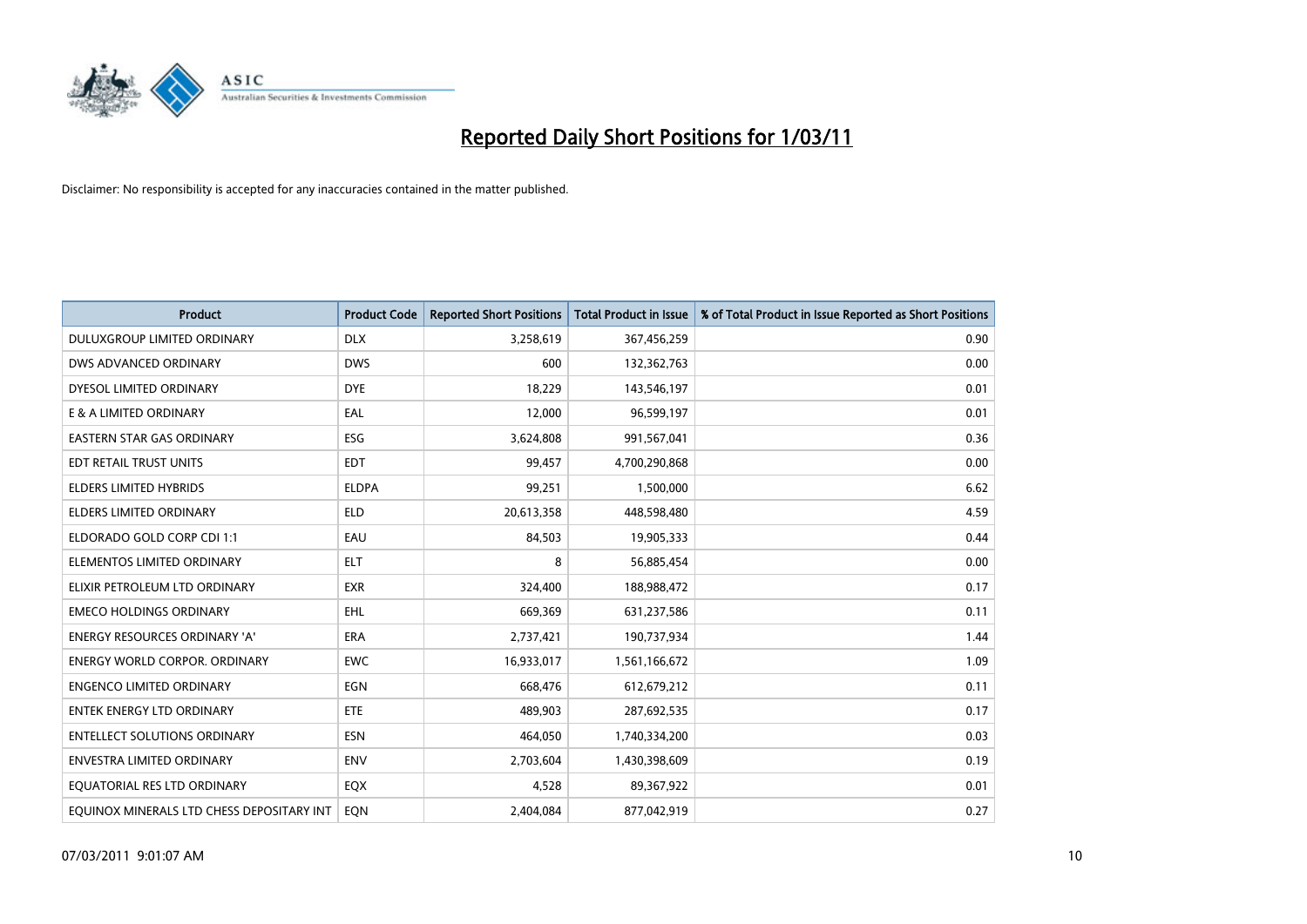

| <b>Product</b>                        | <b>Product Code</b> | <b>Reported Short Positions</b> | <b>Total Product in Issue</b> | % of Total Product in Issue Reported as Short Positions |
|---------------------------------------|---------------------|---------------------------------|-------------------------------|---------------------------------------------------------|
| <b>EVEREST FINANCIAL ORDINARY</b>     | EFG                 | 4,300                           | 251,442,316                   | 0.00                                                    |
| <b>EXCO RESOURCES LTD ORDINARY</b>    | EXS                 | 31,826                          | 346,494,187                   | 0.01                                                    |
| <b>EXTRACT RESOURCES ORDINARY</b>     | <b>EXT</b>          | 352,910                         | 243,552,298                   | 0.14                                                    |
| FAIRFAX MEDIA LTD ORDINARY            | <b>FXI</b>          | 318,787,169                     | 2,351,955,725                 | 13.56                                                   |
| <b>FANTASTIC HOLDINGS ORDINARY</b>    | <b>FAN</b>          | 3,000                           | 102,739,538                   | 0.00                                                    |
| <b>FAR LTD ORDINARY</b>               | <b>FAR</b>          | 350,037                         | 1,244,439,464                 | 0.03                                                    |
| FERRAUS LIMITED ORDINARY              | <b>FRS</b>          | 533,297                         | 205,700,890                   | 0.26                                                    |
| FISHER & PAYKEL APP. ORDINARY         | <b>FPA</b>          | 8,773,970                       | 724,235,162                   | 1.21                                                    |
| FISHER & PAYKEL H. ORDINARY           | <b>FPH</b>          | 3,027,781                       | 520,409,135                   | 0.59                                                    |
| FKP PROPERTY GROUP STAPLED SECURITIES | <b>FKP</b>          | 21,105,043                      | 1,174,033,185                 | 1.82                                                    |
| FLEETWOOD CORP ORDINARY               | <b>FWD</b>          | 87,976                          | 57,281,484                    | 0.16                                                    |
| <b>FLETCHER BUILDING ORDINARY</b>     | <b>FBU</b>          | 5,344,082                       | 611,250,393                   | 0.87                                                    |
| FLEXIGROUP LIMITED ORDINARY           | <b>FXL</b>          | 58.182                          | 275,472,492                   | 0.02                                                    |
| <b>FLIGHT CENTRE ORDINARY</b>         | <b>FLT</b>          | 2,740,539                       | 99,798,029                    | 2.75                                                    |
| FLINDERS MINES LTD ORDINARY           | <b>FMS</b>          | 21,562,975                      | 1,820,384,571                 | 1.18                                                    |
| <b>FOCUS MINERALS LTD ORDINARY</b>    | <b>FML</b>          | 1,902,416                       | 2,865,543,210                 | 0.07                                                    |
| <b>FORGE GROUP LIMITED ORDINARY</b>   | <b>FGE</b>          | 26,802                          | 82,924,014                    | 0.03                                                    |
| FORTE ENERGY NL ORDINARY              | <b>FTE</b>          | 2,958,986                       | 669,756,735                   | 0.44                                                    |
| FORTESCUE METALS GRP ORDINARY         | <b>FMG</b>          | 17,345,458                      | 3,112,711,159                 | 0.55                                                    |
| <b>FOSTER'S GROUP ORDINARY</b>        | FGL                 | 3,293,502                       | 1,935,386,127                 | 0.17                                                    |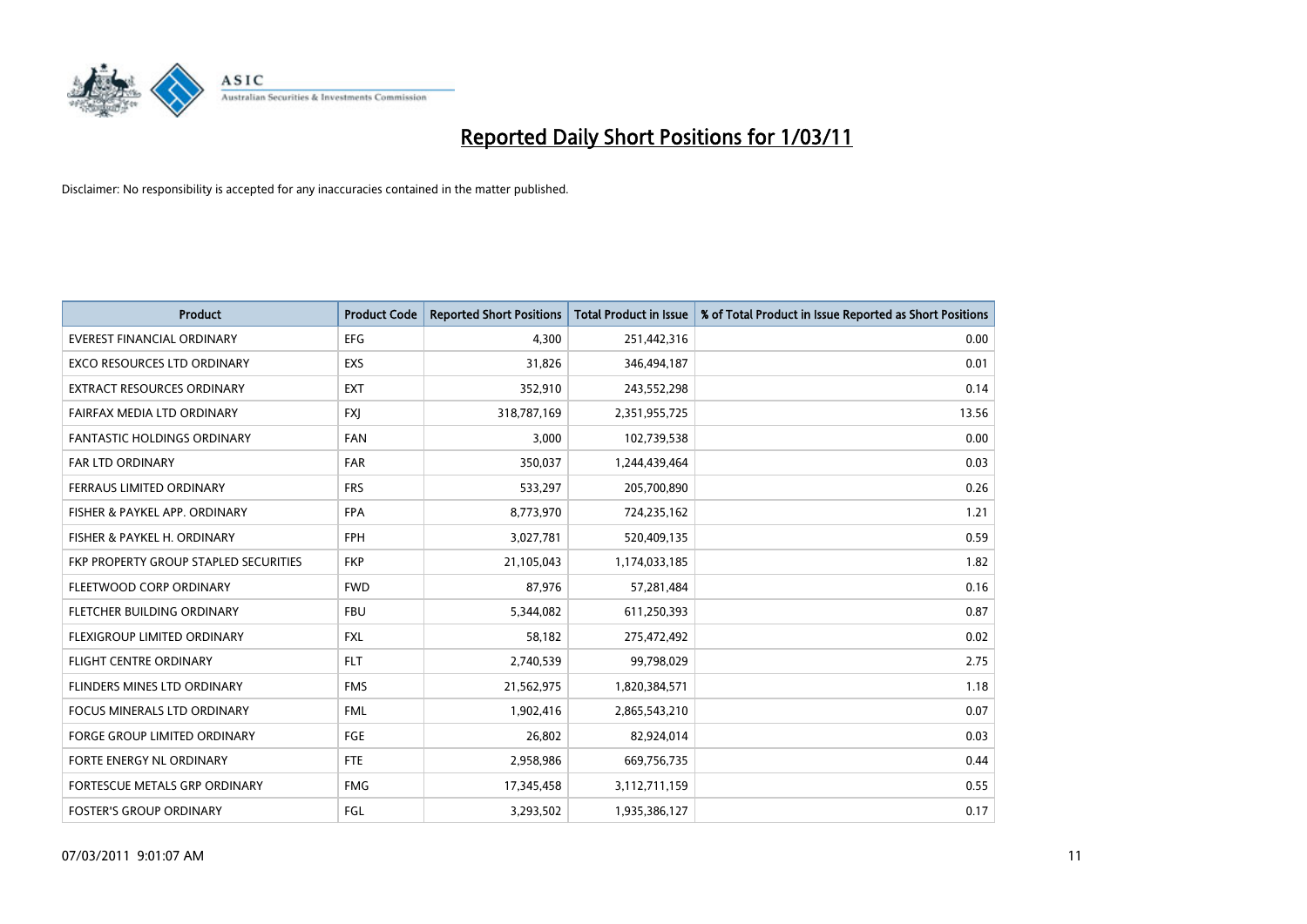

| <b>Product</b>                            | <b>Product Code</b> | <b>Reported Short Positions</b> | <b>Total Product in Issue</b> | % of Total Product in Issue Reported as Short Positions |
|-------------------------------------------|---------------------|---------------------------------|-------------------------------|---------------------------------------------------------|
| FTD CORPORATION ORDINARY                  | <b>FTD</b>          | 8.088                           | 33,474,593                    | 0.02                                                    |
| <b>FUNTASTIC LIMITED ORDINARY</b>         | <b>FUN</b>          | 322,528                         | 340,997,682                   | 0.09                                                    |
| <b>G.U.D. HOLDINGS ORDINARY</b>           | GUD                 | 526,314                         | 68,426,721                    | 0.78                                                    |
| <b>G8 EDUCATION LIMITED ORDINARY</b>      | <b>GEM</b>          | 954,367                         | 183,304,537                   | 0.52                                                    |
| <b>GALAXY RESOURCES ORDINARY</b>          | <b>GXY</b>          | 780,163                         | 214,236,091                   | 0.38                                                    |
| <b>GEODYNAMICS LIMITED ORDINARY</b>       | <b>GDY</b>          | 936,972                         | 335,700,525                   | 0.28                                                    |
| <b>GINDALBIE METALS LTD ORDINARY</b>      | <b>GBG</b>          | 11,705,579                      | 935,215,590                   | 1.25                                                    |
| <b>GIRALIA RESOURCES NL ORDINARY</b>      | <b>GIR</b>          | 76,076                          | 183,085,170                   | 0.04                                                    |
| <b>GLOBAL MINING ORDINARY</b>             | <b>GMI</b>          | 8,951                           | 191,820,968                   | 0.00                                                    |
| <b>GLOUCESTER COAL ORDINARY</b>           | GCL                 | 251,011                         | 140,447,062                   | 0.18                                                    |
| <b>GME RESOURCES LTD ORDINARY</b>         | <b>GME</b>          | 800                             | 302,352,750                   | 0.00                                                    |
| <b>GOLDEN WEST RESOURCE ORDINARY</b>      | <b>GWR</b>          | 1,617                           | 192,082,567                   | 0.00                                                    |
| <b>GOODMAN FIELDER, ORDINARY</b>          | <b>GFF</b>          | 27,556,223                      | 1,380,386,438                 | 2.00                                                    |
| <b>GOODMAN GROUP STAPLED US PROHIBIT.</b> | GMG                 | 5,887,491                       | 6,893,222,796                 | 0.08                                                    |
| <b>GPT GROUP STAPLED SEC.</b>             | GPT                 | 9,243,777                       | 1,855,529,431                 | 0.49                                                    |
| <b>GRAINCORP LIMITED A CLASS ORDINARY</b> | <b>GNC</b>          | 640,104                         | 198,318,900                   | 0.33                                                    |
| <b>GRANGE RESOURCES. ORDINARY</b>         | <b>GRR</b>          | 1,060,164                       | 1,152,077,403                 | 0.09                                                    |
| <b>GREENCAP LIMITED ORDINARY</b>          | GCG                 |                                 | 262,515,385                   | 0.00                                                    |
| <b>GREENLAND MIN EN LTD ORDINARY</b>      | GGG                 | 34,800                          | 314,663,174                   | 0.01                                                    |
| <b>GRYPHON MINERALS LTD ORDINARY</b>      | GRY                 | 317,976                         | 292,822,058                   | 0.12                                                    |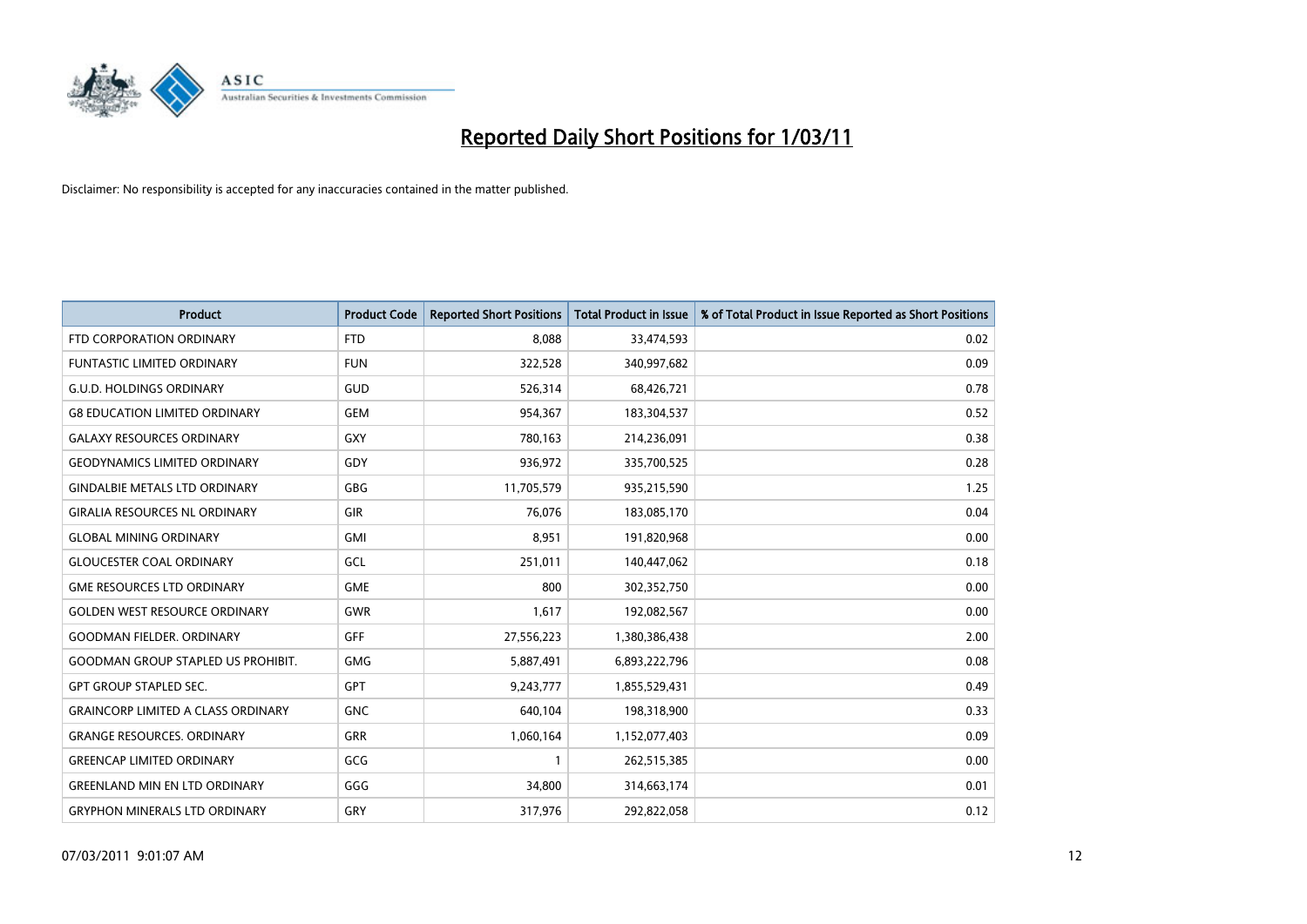

| <b>Product</b>                            | <b>Product Code</b> | <b>Reported Short Positions</b> | <b>Total Product in Issue</b> | % of Total Product in Issue Reported as Short Positions |
|-------------------------------------------|---------------------|---------------------------------|-------------------------------|---------------------------------------------------------|
| GUINNESS PEAT GROUP. CHESS DEPOSITARY INT | GPG                 | 56                              | 292,813,582                   | 0.00                                                    |
| <b>GUIARAT NRE COAL LTD ORDINARY</b>      | <b>GNM</b>          | 426,907                         | 990,948,858                   | 0.04                                                    |
| <b>GUNNS LIMITED ORDINARY</b>             | <b>GNS</b>          | 30,971,256                      | 848,401,559                   | 3.66                                                    |
| <b>GWA GROUP LTD ORDINARY</b>             | <b>GWA</b>          | 5,585,082                       | 301,102,514                   | 1.86                                                    |
| <b>HARVEY NORMAN ORDINARY</b>             | <b>HVN</b>          | 41,096,838                      | 1,062,316,784                 | 3.85                                                    |
| HASTIE GROUP LIMITED ORDINARY             | <b>HST</b>          | 2,690,376                       | 239,781,419                   | 1.11                                                    |
| HASTINGS DIVERSIFIED STAPLED SECURITY     | <b>HDF</b>          | 458.261                         | 520,447,040                   | 0.08                                                    |
| <b>HEARTWARE INT INC CDI 35:1</b>         | <b>HIN</b>          | 272,008                         | 66,059,280                    | 0.41                                                    |
| <b>HENDERSON GROUP CDI 1:1</b>            | <b>HGG</b>          | 5,348,166                       | 554,072,125                   | 0.96                                                    |
| HFA HOLDINGS LIMITED DEFERRED SETTLEMENT  | <b>HFADA</b>        | 450,308                         | 117,332,543                   | 0.38                                                    |
| HIGHLANDS PACIFIC ORDINARY                | <b>HIG</b>          | 2,382,804                       | 686,082,148                   | 0.35                                                    |
| HILLGROVE RES LTD ORDINARY                | <b>HGO</b>          | 221,608                         | 793,698,575                   | 0.02                                                    |
| HILLS HOLDINGS LTD ORDINARY               | <b>HIL</b>          | 1,817,641                       | 248,676,841                   | 0.73                                                    |
| HORIZON OIL LIMITED ORDINARY              | <b>HZN</b>          | 2,647,614                       | 1,130,311,515                 | 0.22                                                    |
| HUNNU COAL LIMITED ORDINARY               | <b>HUN</b>          | 1,035,491                       | 182,565,002                   | 0.57                                                    |
| ICON ENERGY LIMITED ORDINARY              | <b>ICN</b>          | 238,437                         | 469,301,394                   | 0.05                                                    |
| <b>IINET LIMITED ORDINARY</b>             | <b>IIN</b>          | 1,113,061                       | 152,160,119                   | 0.73                                                    |
| ILUKA RESOURCES ORDINARY                  | <b>ILU</b>          | 5,342,845                       | 418,700,517                   | 1.27                                                    |
| <b>IMDEX LIMITED ORDINARY</b>             | <b>IMD</b>          | 12,652                          | 197,942,297                   | 0.01                                                    |
| IMF (AUSTRALIA) LTD ORDINARY              | <b>IMF</b>          | 396.661                         | 122,496,819                   | 0.32                                                    |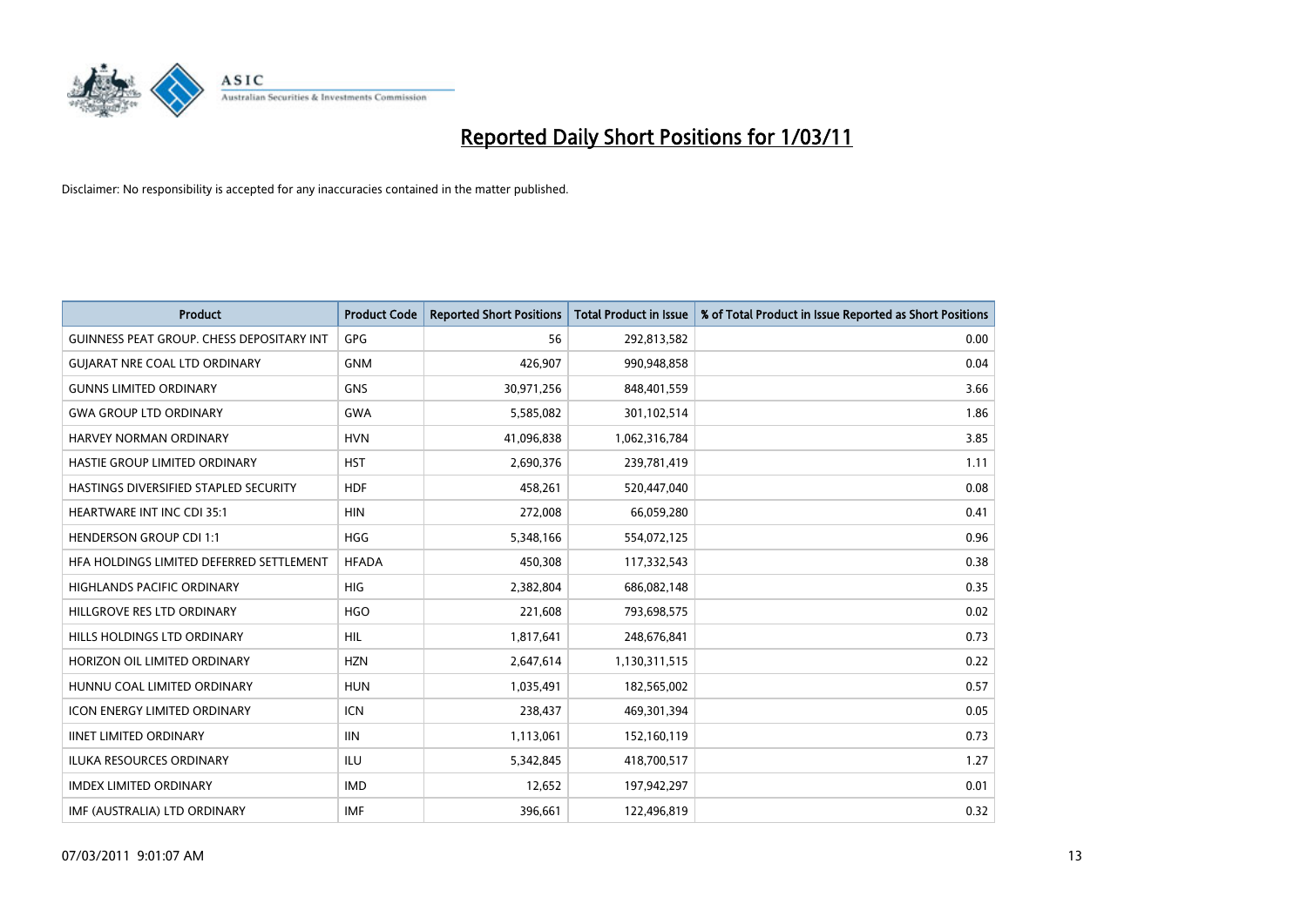

| <b>Product</b>                       | <b>Product Code</b> | <b>Reported Short Positions</b> | Total Product in Issue | % of Total Product in Issue Reported as Short Positions |
|--------------------------------------|---------------------|---------------------------------|------------------------|---------------------------------------------------------|
| <b>IMX RESOURCES LTD ORDINARY</b>    | <b>IXR</b>          | 20,000                          | 262,612,803            | 0.01                                                    |
| <b>INCITEC PIVOT ORDINARY</b>        | <b>IPL</b>          | 6,183,924                       | 1,628,730,107          | 0.36                                                    |
| <b>INDAGO RESOURCES LTD ORDINARY</b> | <b>IDG</b>          | 8,179                           | 6,933,274              | 0.12                                                    |
| INDEPENDENCE GROUP ORDINARY          | <b>IGO</b>          | 1,927,443                       | 138,777,305            | 1.38                                                    |
| <b>INDO MINES LIMITED ORDINARY</b>   | <b>IDO</b>          | 6,303                           | 211,100,795            | 0.00                                                    |
| <b>INDOPHIL RESOURCES ORDINARY</b>   | <b>IRN</b>          | 374,197                         | 471,445,763            | 0.08                                                    |
| <b>INDUSTREA LIMITED ORDINARY</b>    | IDL                 | 1,251,514                       | 363,878,295            | 0.33                                                    |
| INFIGEN ENERGY STAPLED SECURITIES    | <b>IFN</b>          | 6,598,126                       | 761,222,569            | 0.85                                                    |
| ING INDUSTRIAL FUND UNITS            | <b>IIF</b>          | 1,470,753                       | 2,592,249,647          | 0.06                                                    |
| ING OFFICE FUND STAPLED SECURITIES   | <b>IOF</b>          | 16,569,658                      | 2,729,071,212          | 0.60                                                    |
| ING RE COM GROUP STAPLED SECURITIES  | <b>ILF</b>          | 9,075                           | 441,029,194            | 0.00                                                    |
| <b>INSURANCE AUSTRALIA ORDINARY</b>  | <b>IAG</b>          | 8,323,505                       | 2,079,034,021          | 0.39                                                    |
| <b>INTEGRA MINING LTD, ORDINARY</b>  | <b>IGR</b>          | 7,337,564                       | 757,942,394            | 0.96                                                    |
| INTER COAL HOLD LTD ORDINARY         | ICL                 | 527,730                         | 316, 342, 835          | 0.16                                                    |
| <b>INTREPID MINES ORDINARY</b>       | <b>IAU</b>          | 1,615,779                       | 520,297,703            | 0.33                                                    |
| <b>INVOCARE LIMITED ORDINARY</b>     | <b>IVC</b>          | 1,024,818                       | 102,421,288            | 1.00                                                    |
| <b>ION LIMITED ORDINARY</b>          | <b>ION</b>          | 164,453                         | 256,365,105            | 0.06                                                    |
| <b>IOOF HOLDINGS LTD ORDINARY</b>    | IFL                 | 1,365,542                       | 229,794,395            | 0.58                                                    |
| <b>IRESS MARKET TECH. ORDINARY</b>   | <b>IRE</b>          | 2,164,275                       | 126,018,142            | 1.71                                                    |
| <b>IRON ORE HOLDINGS ORDINARY</b>    | <b>IOH</b>          | 14,525                          | 137,729,477            | 0.01                                                    |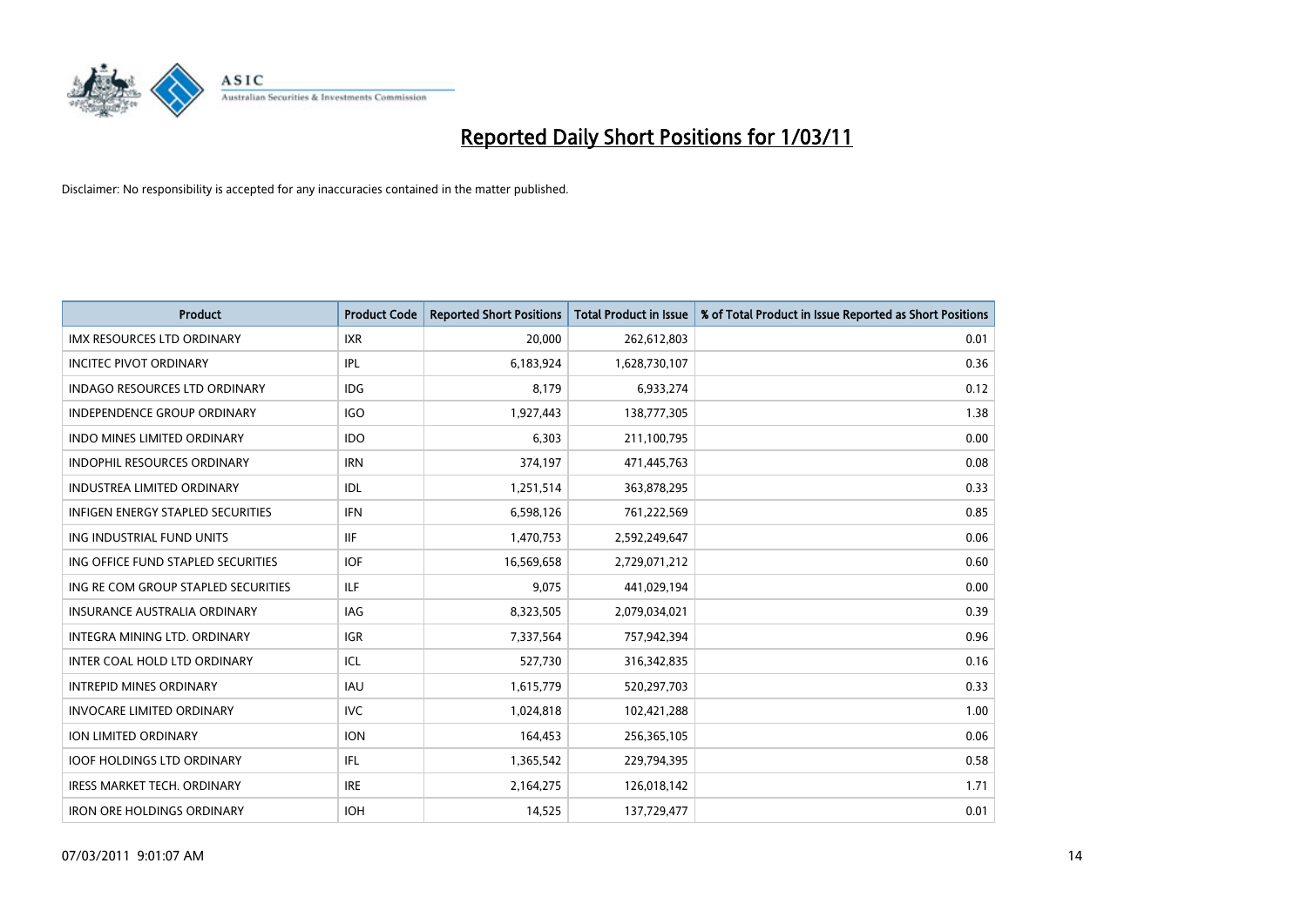

| <b>Product</b>                            | <b>Product Code</b> | <b>Reported Short Positions</b> | Total Product in Issue | % of Total Product in Issue Reported as Short Positions |
|-------------------------------------------|---------------------|---------------------------------|------------------------|---------------------------------------------------------|
| <b>ISHARES MSCI EAFE CDI 1:1</b>          | <b>IVE</b>          | 723                             | 590,400,000            | 0.00                                                    |
| ISHARES MSCI S KOREA CDI 1:1              | <b>IKO</b>          | 6,108                           | 51,900,000             | 0.01                                                    |
| ISHARES S&P 500 CDI 1:1                   | <b>IVV</b>          | 41,074                          | 116,350,000            | 0.04                                                    |
| ISHARES S&P HIGH DIV ISHARES S&P HIGH DIV | <b>IHD</b>          | 4,040                           | 1,700,000              | 0.24                                                    |
| ISHARES SMALL ORDS ISHARES SMALL ORDS     | <b>ISO</b>          | 50,000                          | 5,400,000              | 0.93                                                    |
| <b>ISOFT GROUP LIMITED ORDINARY</b>       | <b>ISF</b>          | 7,241,745                       | 1,070,595,874          | 0.67                                                    |
| <b>IVANHOE AUSTRALIA ORDINARY</b>         | <b>IVA</b>          | 226,312                         | 418,410,103            | 0.06                                                    |
| <b>JABIRU METALS LTD ORDINARY</b>         | <b>JML</b>          | 174,333                         | 553,304,180            | 0.02                                                    |
| JAMES HARDIE INDUST CHESS DEPOSITARY INT  | <b>IHX</b>          | 16,115,367                      | 436,368,762            | 3.69                                                    |
| <b>JAMESON RESOURCES ORDINARY</b>         | <b>JAL</b>          | 1,600,000                       | 95,828,865             | 1.67                                                    |
| <b>JB HI-FI LIMITED ORDINARY</b>          | <b>JBH</b>          | 10,144,776                      | 109,325,145            | 9.27                                                    |
| <b>KAGARA LTD ORDINARY</b>                | KZL                 | 5,893,531                       | 707,789,717            | 0.84                                                    |
| KANGAROO RES LTD ORDINARY                 | <b>KRL</b>          | 600,000                         | 1,119,430,012          | 0.05                                                    |
| KAROON GAS AUSTRALIA ORDINARY             | <b>KAR</b>          | 1,078,209                       | 217,645,769            | 0.50                                                    |
| KATHMANDU HOLD LTD ORDINARY               | <b>KMD</b>          | 683,046                         | 200,000,000            | 0.34                                                    |
| KENTOR GOLD LIMITED ORDINARY              | KGL                 | 286,945                         | 1,061,592,950          | 0.03                                                    |
| <b>KEYBRIDGE CAPITAL ORDINARY</b>         | <b>KBC</b>          | 5,999                           | 172,070,564            | 0.00                                                    |
| KIMBERLEY METALS LTD ORDINARY             | <b>KBL</b>          | 1,821                           | 161,976,319            | 0.00                                                    |
| KINGSGATE CONSOLID. ORDINARY              | <b>KCN</b>          | 819,843                         | 134,872,337            | 0.60                                                    |
| LEIGHTON HOLDINGS ORDINARY                | LEI                 | 7.442.278                       | 302.244.299            | 2.47                                                    |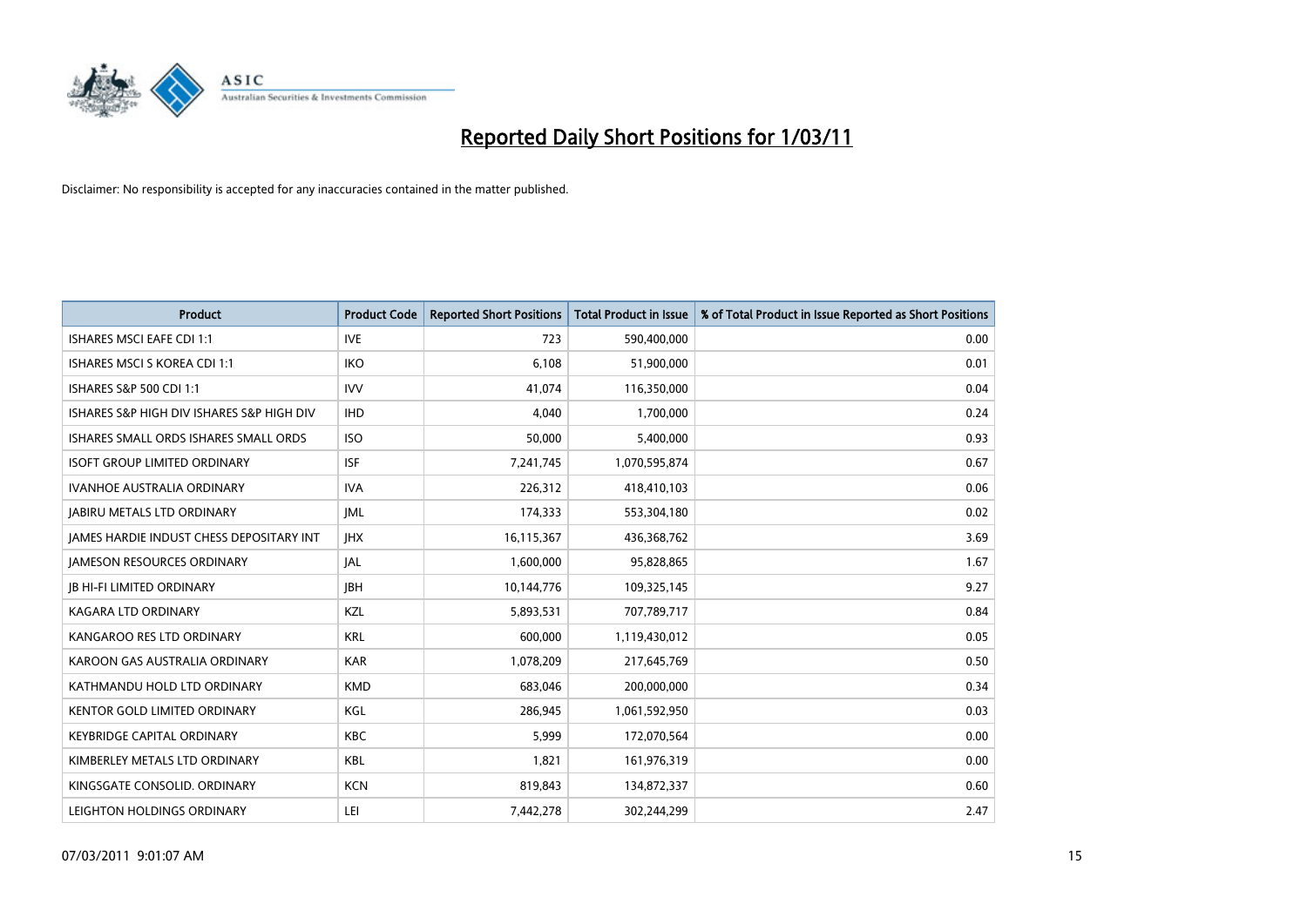

| <b>Product</b>                        | <b>Product Code</b> | <b>Reported Short Positions</b> | <b>Total Product in Issue</b> | % of Total Product in Issue Reported as Short Positions |
|---------------------------------------|---------------------|---------------------------------|-------------------------------|---------------------------------------------------------|
| LEND LEASE GROUP UNIT/ORD STAPLED     | LLC                 | 978.491                         | 565,558,754                   | 0.17                                                    |
| LINC ENERGY LTD ORDINARY              | <b>LNC</b>          | 5,993,310                       | 503,418,900                   | 1.21                                                    |
| LIQUEFIED NATURAL ORDINARY            | LNG                 | 738,624                         | 214,099,015                   | 0.34                                                    |
| <b>LYNAS CORPORATION ORDINARY</b>     | <b>LYC</b>          | 67,229,018                      | 1,662,499,093                 | 4.06                                                    |
| M2 TELECOMMUNICATION ORDINARY         | <b>MTU</b>          | 7,861                           | 122,855,336                   | 0.01                                                    |
| MACARTHUR COAL ORDINARY               | <b>MCC</b>          | 2,513,729                       | 299,476,903                   | 0.83                                                    |
| MACMAHON HOLDINGS ORDINARY            | <b>MAH</b>          | 5,684,825                       | 733,711,705                   | 0.77                                                    |
| MACO ATLAS ROADS GRP ORDINARY STAPLED | <b>MOA</b>          | 4,100,574                       | 452,345,907                   | 0.89                                                    |
| MACQUARIE GROUP LTD ORDINARY          | MQG                 | 2,604,338                       | 346,804,580                   | 0.72                                                    |
| MAGMA METALS LTD. ORDINARY            | <b>MMW</b>          | 517,500                         | 195,610,923                   | 0.27                                                    |
| MANTRA RESOURCES ORDINARY             | <b>MRU</b>          | 93,025                          | 134,465,075                   | 0.07                                                    |
| MAP GROUP STAPLED US PROHIBIT.        | <b>MAP</b>          | 2,016,493                       | 1,861,210,782                 | 0.11                                                    |
| MARYBOROUGH SUGAR ORDINARY            | <b>MSF</b>          | 3,814                           | 69,029,013                    | 0.00                                                    |
| MCMILLAN SHAKESPEARE ORDINARY         | <b>MMS</b>          | 52,322                          | 67,998,560                    | 0.07                                                    |
| MCPHERSON'S LTD ORDINARY              | <b>MCP</b>          | 32.700                          | 71,651,758                    | 0.04                                                    |
| MEDUSA MINING LTD ORDINARY            | <b>MML</b>          | 1,334,466                       | 188,233,911                   | 0.71                                                    |
| MELBOURNE IT LIMITED ORDINARY         | <b>MLB</b>          | 142,142                         | 80,043,955                    | 0.18                                                    |
| MEO AUSTRALIA LTD ORDINARY            | <b>MEO</b>          | 5,854,257                       | 539,913,260                   | 1.08                                                    |
| <b>MERMAID MARINE ORDINARY</b>        | <b>MRM</b>          | 541,576                         | 213,763,662                   | 0.25                                                    |
| MESOBLAST LIMITED ORDINARY            | <b>MSB</b>          | 369,247                         | 277,937,562                   | 0.13                                                    |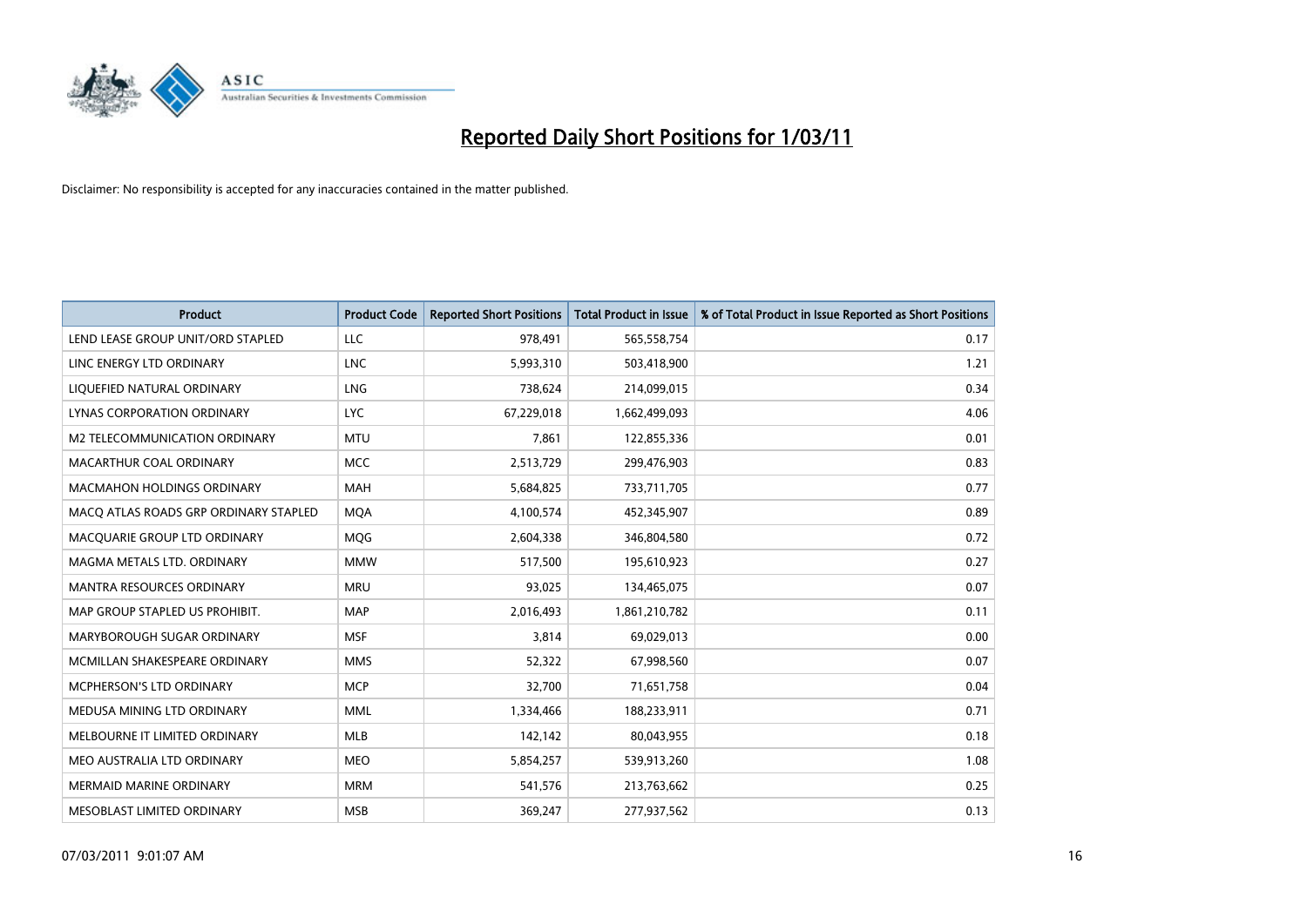

| <b>Product</b>                    | <b>Product Code</b> | <b>Reported Short Positions</b> | Total Product in Issue | % of Total Product in Issue Reported as Short Positions |
|-----------------------------------|---------------------|---------------------------------|------------------------|---------------------------------------------------------|
| METALS X LIMITED ORDINARY         | <b>MLX</b>          | 326,940                         | 1,365,661,782          | 0.03                                                    |
| METCASH LIMITED ORDINARY          | <b>MTS</b>          | 22,435,402                      | 768,804,339            | 2.88                                                    |
| METGASCO LIMITED ORDINARY         | <b>MEL</b>          | 235,435                         | 252,460,972            | 0.09                                                    |
| MICLYN EXP OFFSHR ORDINARY        | <b>MIO</b>          | 146,178                         | 271,700,000            | 0.05                                                    |
| MINARA RESOURCES ORDINARY         | <b>MRE</b>          | 8,398,728                       | 1,169,424,487          | 0.70                                                    |
| MINCOR RESOURCES NL ORDINARY      | <b>MCR</b>          | 526,902                         | 200,608,804            | 0.27                                                    |
| MINEMAKERS LIMITED ORDINARY       | <b>MAK</b>          | 269,127                         | 227,003,950            | 0.12                                                    |
| MINERAL DEPOSITS ORDINARY         | <b>MDL</b>          | 269,922                         | 60,768,582             | 0.45                                                    |
| MINERAL RESOURCES, ORDINARY       | <b>MIN</b>          | 458,426                         | 168,812,735            | 0.28                                                    |
| MIRABELA NICKEL LTD ORDINARY      | <b>MBN</b>          | 9,495,850                       | 491,561,237            | 1.90                                                    |
| MIRVAC GROUP STAPLED SECURITIES   | <b>MGR</b>          | 13,550,520                      | 3,415,819,357          | 0.39                                                    |
| MOLOPO ENERGY LTD ORDINARY        | <b>MPO</b>          | 910,142                         | 250,972,584            | 0.37                                                    |
| MOLY MINES LIMITED ORDINARY       | <b>MOL</b>          | 21,452                          | 365,893,989            | 0.01                                                    |
| MONADELPHOUS GROUP ORDINARY       | <b>MND</b>          | 416,411                         | 87,576,827             | 0.46                                                    |
| MONTO MINERALS LTD ORDINARY       | <b>MOO</b>          | 855,265                         | 596,181,332            | 0.14                                                    |
| MORTGAGE CHOICE LTD ORDINARY      | <b>MOC</b>          | 3,814                           | 119,948,255            | 0.00                                                    |
| MOUNT GIBSON IRON ORDINARY        | MGX                 | 5,581,073                       | 1,082,570,693          | 0.51                                                    |
| MULTIPLEX SITES SITES             | <b>MXUPA</b>        | 48                              | 4,500,000              | 0.00                                                    |
| MURCHISON METALS LTD ORDINARY     | <b>MMX</b>          | 12,739,604                      | 435,884,268            | 2.92                                                    |
| <b>MYER HOLDINGS LTD ORDINARY</b> | <b>MYR</b>          | 11,433,243                      | 582,297,884            | 1.95                                                    |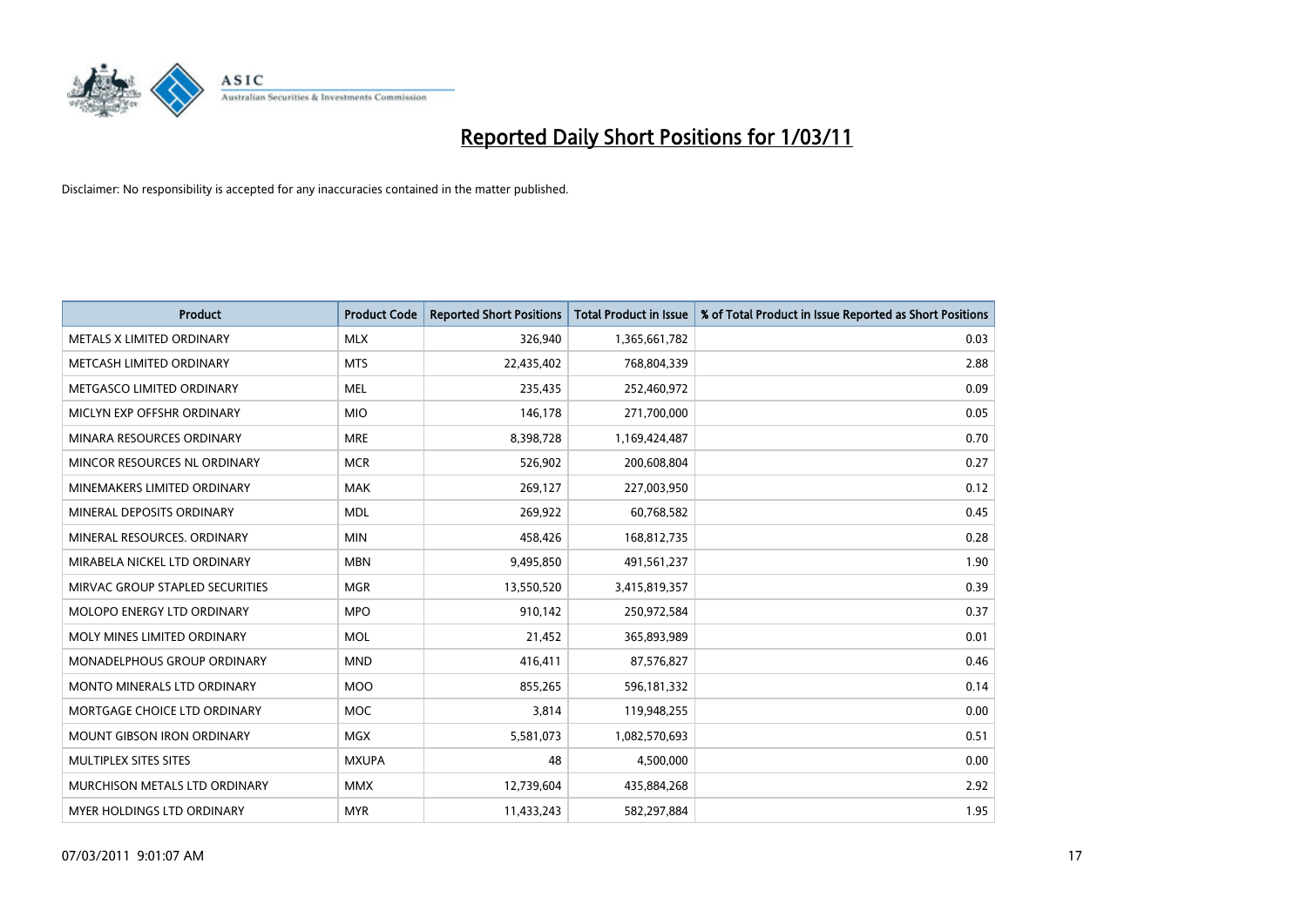

| <b>Product</b>                  | <b>Product Code</b> | <b>Reported Short Positions</b> | <b>Total Product in Issue</b> | % of Total Product in Issue Reported as Short Positions |
|---------------------------------|---------------------|---------------------------------|-------------------------------|---------------------------------------------------------|
| <b>MYSTATE LIMITED ORDINARY</b> | <b>MYS</b>          | 1.400                           | 67,439,158                    | 0.00                                                    |
| NATIONAL AUST. BANK ORDINARY    | <b>NAB</b>          | 8,227,933                       | 2,169,575,514                 | 0.36                                                    |
| NATURAL FUEL LIMITED ORDINARY   | <b>NFL</b>          |                                 | 721,912                       | 0.00                                                    |
| NAVITAS LIMITED ORDINARY        | <b>NVT</b>          | 1,225,728                       | 369,358,564                   | 0.33                                                    |
| NEPTUNE MARINE ORDINARY         | <b>NMS</b>          | 1,794,589                       | 442,352,382                   | 0.40                                                    |
| NEW HOPE CORPORATION ORDINARY   | <b>NHC</b>          | 1,482,227                       | 830,230,549                   | 0.17                                                    |
| NEWCREST MINING ORDINARY        | <b>NCM</b>          | 1,389,931                       | 765,173,287                   | 0.16                                                    |
| NEWS CORP B VOTING CDI          | <b>NWS</b>          | 6,139,440                       | 798,520,953                   | 0.77                                                    |
| NEXBIS LIMITED ORDINARY         | <b>NBS</b>          | 63,733                          | 798,356,704                   | 0.01                                                    |
| NEXUS ENERGY LIMITED ORDINARY   | <b>NXS</b>          | 20,702,218                      | 1,020,257,304                 | 2.03                                                    |
| NIB HOLDINGS LIMITED ORDINARY   | <b>NHF</b>          | 4,911                           | 466,765,752                   | 0.00                                                    |
| NICK SCALI LIMITED ORDINARY     | <b>NCK</b>          | 35,846                          | 81,000,000                    | 0.04                                                    |
| NIDO PETROLEUM ORDINARY         | <b>NDO</b>          | 2,262,640                       | 1,373,822,119                 | 0.16                                                    |
| NKWE PLATINUM 10C US COMMON     | <b>NKP</b>          | 240,577                         | 559,651,184                   | 0.05                                                    |
| NOBLE MINERAL RES ORDINARY      | <b>NMG</b>          | 435.870                         | 380,667,944                   | 0.12                                                    |
| NORTHERN CREST ORDINARY         | <b>NOC</b>          | 24,345                          | 116,074,781                   | 0.02                                                    |
| NORTHERN ENERGY CORP ORDINARY   | <b>NEC</b>          | 95,264                          | 129,455,838                   | 0.07                                                    |
| NORTHERN IRON LTD ORDINARY      | <b>NFE</b>          | 1,376,113                       | 336,084,863                   | 0.41                                                    |
| NORTHERN MIN LTD ORDINARY       | <b>NTU</b>          | 97,075                          | 164,346,651                   | 0.06                                                    |
| NORTON GOLD FIELDS ORDINARY     | <b>NGF</b>          | 3,000                           | 684,830,265                   | 0.00                                                    |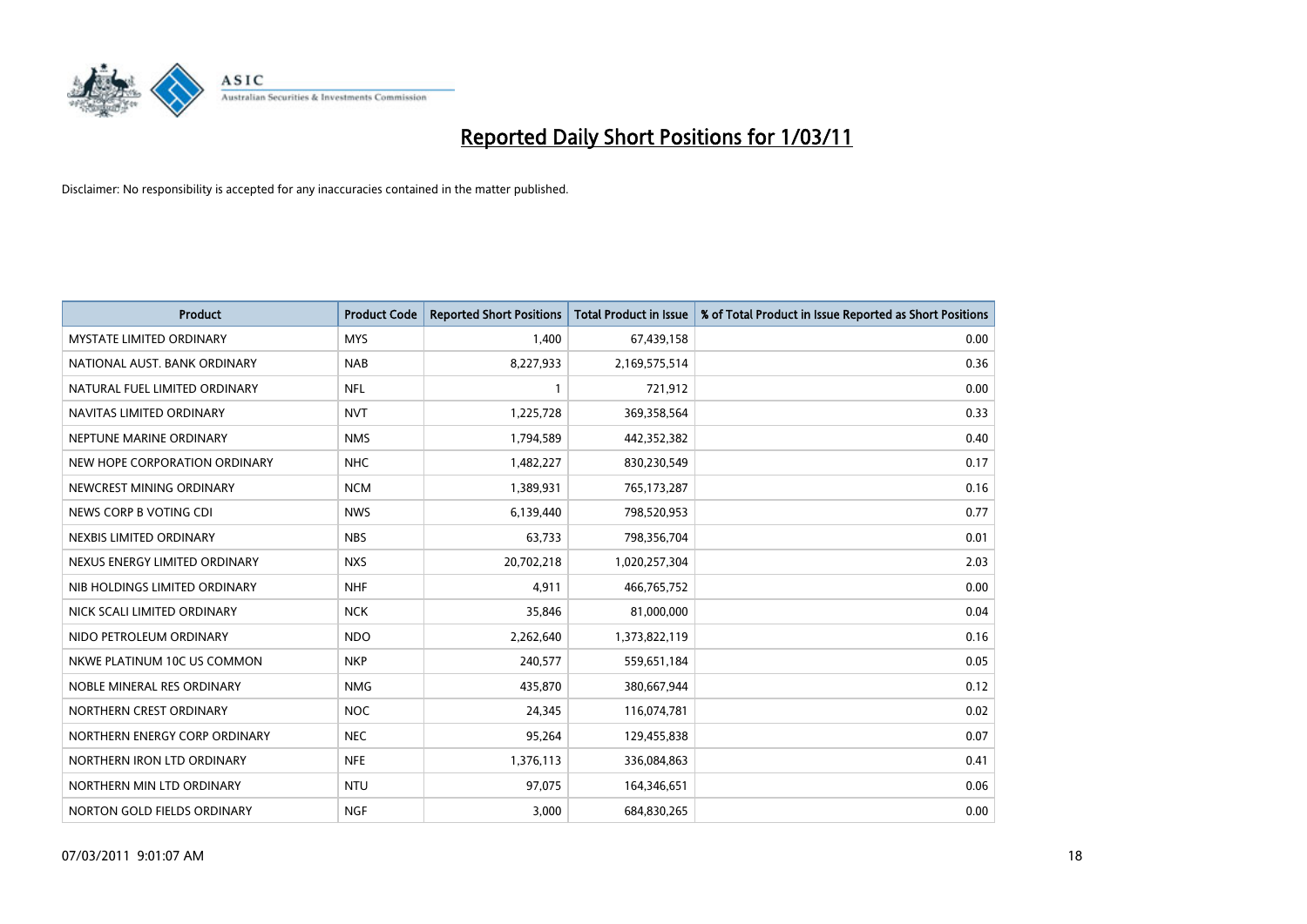

| <b>Product</b>                        | <b>Product Code</b> | <b>Reported Short Positions</b> | <b>Total Product in Issue</b> | % of Total Product in Issue Reported as Short Positions |
|---------------------------------------|---------------------|---------------------------------|-------------------------------|---------------------------------------------------------|
| NRW HOLDINGS LIMITED ORDINARY         | <b>NWH</b>          | 192,233                         | 251,223,000                   | 0.07                                                    |
| NUCOAL RESOURCES NL ORDINARY          | <b>NCR</b>          | 1,323,751                       | 434,612,580                   | 0.30                                                    |
| NUFARM LIMITED ORDINARY               | <b>NUF</b>          | 5,941,426                       | 261,833,005                   | 2.25                                                    |
| NUPLEX INDUSTRIES ORDINARY            | <b>NPX</b>          | 107,106                         | 195,060,783                   | 0.05                                                    |
| NYOTA MINERALS LTD ORDINARY           | <b>NYO</b>          | 1,023,152                       | 477,948,263                   | 0.21                                                    |
| <b>OAKTON LIMITED ORDINARY</b>        | <b>OKN</b>          | 620,420                         | 93,674,235                    | 0.66                                                    |
| OCEANAGOLD CORP. CHESS DEPOSITARY INT | OGC                 | 1,041,694                       | 262,062,610                   | 0.39                                                    |
| OCEANIA CAPITAL LTD ORDINARY          | <b>OCP</b>          | 2,500                           | 91,921,295                    | 0.00                                                    |
| OIL SEARCH LTD ORDINARY               | OSH                 | 6,575,053                       | 1,312,888,303                 | 0.49                                                    |
| OM HOLDINGS LIMITED ORDINARY          | OMH                 | 5,531,933                       | 503,085,150                   | 1.08                                                    |
| ONESTEEL LIMITED ORDINARY             | OST                 | 9,315,828                       | 1,334,723,421                 | 0.68                                                    |
| ORICA LIMITED ORDINARY                | ORI                 | 867,309                         | 363,223,767                   | 0.22                                                    |
| ORIGIN ENERGY ORDINARY                | <b>ORG</b>          | 4,105,725                       | 884,913,512                   | 0.46                                                    |
| OROCOBRE LIMITED ORDINARY             | <b>ORE</b>          | 395,348                         | 102,813,894                   | 0.38                                                    |
| OROTONGROUP LIMITED ORDINARY          | ORL                 | 6,653                           | 40,880,902                    | 0.02                                                    |
| OTTO ENERGY LIMITED ORDINARY          | <b>OEL</b>          | 112,101                         | 1,134,540,071                 | 0.01                                                    |
| OZ MINERALS ORDINARY                  | OZL                 | 26,066,687                      | 3,238,546,504                 | 0.79                                                    |
| PACIFIC BRANDS ORDINARY               | <b>PBG</b>          | 8,977,205                       | 931,386,248                   | 0.97                                                    |
| PALADIN ENERGY LTD ORDINARY           | <b>PDN</b>          | 20,072,664                      | 777,455,983                   | 2.57                                                    |
| PAN PACIFIC PETROL. ORDINARY          | PPP                 | 191,971                         | 588,612,110                   | 0.03                                                    |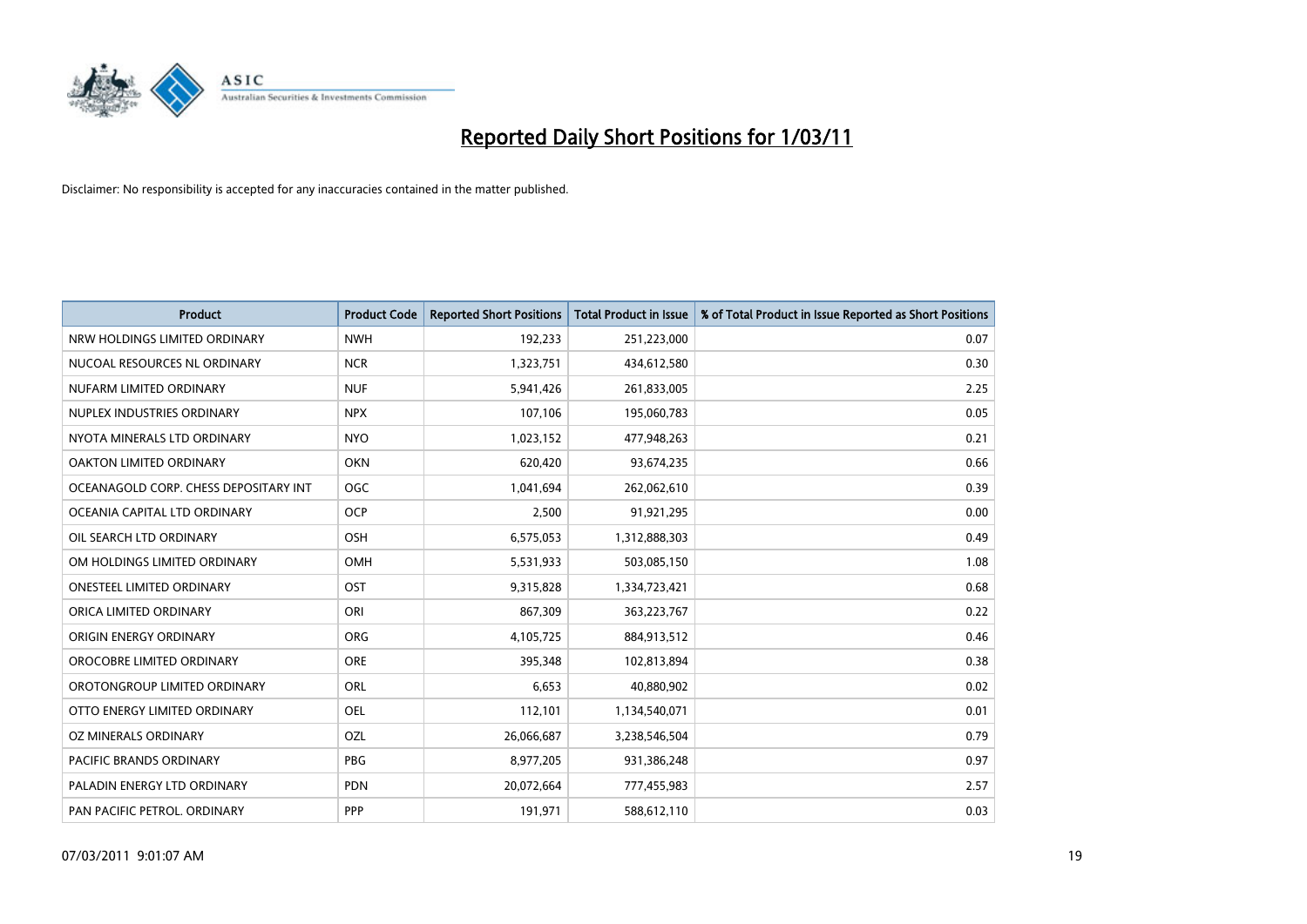

| <b>Product</b>                | <b>Product Code</b> | <b>Reported Short Positions</b> | <b>Total Product in Issue</b> | % of Total Product in Issue Reported as Short Positions |
|-------------------------------|---------------------|---------------------------------|-------------------------------|---------------------------------------------------------|
| PANAUST LIMITED ORDINARY      | <b>PNA</b>          | 13,591,523                      | 2,963,456,676                 | 0.45                                                    |
| PANORAMIC RESOURCES ORDINARY  | PAN                 | 1,220,941                       | 207,050,710                   | 0.58                                                    |
| PAPERLINX LIMITED ORDINARY    | <b>PPX</b>          | 26,458,896                      | 603,580,761                   | 4.38                                                    |
| PAPILLON RES LTD ORDINARY     | PIR                 | 273,111                         | 187,419,893                   | 0.14                                                    |
| PATTIES FOODS LTD ORDINARY    | PFL                 |                                 | 138,908,853                   | 0.00                                                    |
| PEET LIMITED ORDINARY         | <b>PPC</b>          | 63,874                          | 302,965,804                   | 0.02                                                    |
| PENINSULA ENERGY LTD ORDINARY | <b>PEN</b>          | 681,149                         | 2,082,328,714                 | 0.03                                                    |
| PERILYA LIMITED ORDINARY      | PEM                 | 1,511,491                       | 526,075,563                   | 0.29                                                    |
| PERPETUAL LIMITED ORDINARY    | PPT                 | 2,377,947                       | 44,140,166                    | 5.37                                                    |
| PERSEUS MINING LTD ORDINARY   | PRU                 | 2,691,622                       | 423,187,088                   | 0.64                                                    |
| PETSEC ENERGY ORDINARY        | <b>PSA</b>          | 223,332                         | 231,283,622                   | 0.10                                                    |
| PHARMAXIS LTD ORDINARY        | <b>PXS</b>          | 1,100,251                       | 228,127,809                   | 0.49                                                    |
| PHOTON GROUP LTD ORDINARY     | PGA                 | 250,510                         | 1,540,543,357                 | 0.02                                                    |
| PIKE RIVER COAL ORDINARY      | <b>PRC</b>          | 257,595                         | 405,513,933                   | 0.06                                                    |
| PLATINUM ASSET ORDINARY       | <b>PTM</b>          | 5,758,980                       | 561,347,878                   | 1.01                                                    |
| PLATINUM AUSTRALIA ORDINARY   | <b>PLA</b>          | 5,186,022                       | 392,430,039                   | 1.33                                                    |
| PLATINUM CAPITAL LTD ORDINARY | <b>PMC</b>          |                                 | 163,732,888                   | 0.00                                                    |
| PLUTON RESOURCES ORDINARY     | PLV                 | 51,990                          | 181,457,362                   | 0.03                                                    |
| PMP LIMITED ORDINARY          | <b>PMP</b>          | 421,610                         | 335,338,483                   | 0.11                                                    |
| PORT BOUVARD LIMITED ORDINARY | PBD                 | 6,754                           | 593,868,295                   | 0.00                                                    |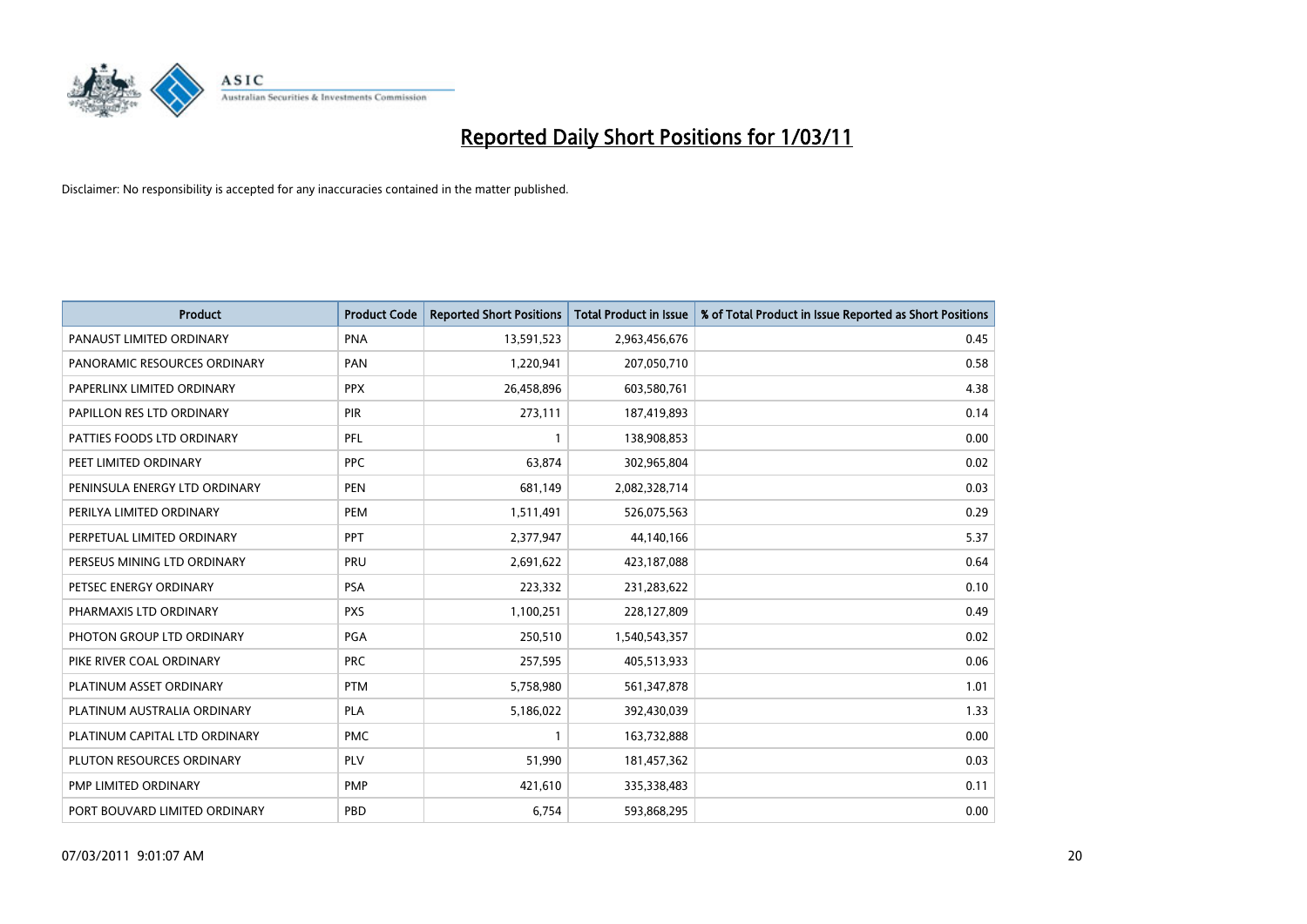

| <b>Product</b>                       | <b>Product Code</b> | <b>Reported Short Positions</b> | <b>Total Product in Issue</b> | % of Total Product in Issue Reported as Short Positions |
|--------------------------------------|---------------------|---------------------------------|-------------------------------|---------------------------------------------------------|
| PREMIER INVESTMENTS ORDINARY         | <b>PMV</b>          | 314,517                         | 155,030,045                   | 0.22                                                    |
| PRIMA BIOMED LTD ORDINARY            | <b>PRR</b>          | 256,793                         | 782,958,912                   | 0.03                                                    |
| PRIMARY HEALTH CARE ORDINARY         | <b>PRY</b>          | 11,246,283                      | 496,073,188                   | 2.26                                                    |
| PRIME INFR GROUP. STAPLED SECURITIES | PIH                 | 308,735                         | 351,776,795                   | 0.09                                                    |
| PRIME MEDIA GRP LTD ORDINARY         | <b>PRT</b>          | 2                               | 366,330,303                   | 0.00                                                    |
| PRIMEAG AUSTRALIA ORDINARY           | PAG                 | 3,298                           | 150,569,976                   | 0.00                                                    |
| PROGEN PHARMACEUTIC ORDINARY         | <b>PGL</b>          | 151,596                         | 24,709,097                    | 0.61                                                    |
| PROGRAMMED ORDINARY                  | <b>PRG</b>          | 513,948                         | 118,169,908                   | 0.45                                                    |
| <b>PSIVIDA CORP CDI 1:1</b>          | <b>PVA</b>          | 6.878                           | 8,972,191                     | 0.08                                                    |
| <b>QANTAS AIRWAYS ORDINARY</b>       | QAN                 | 22,755,454                      | 2,265,123,620                 | 1.01                                                    |
| <b>OBE INSURANCE GROUP ORDINARY</b>  | <b>OBE</b>          | 18,527,623                      | 1,051,756,499                 | 1.74                                                    |
| OR NATIONAL LIMITED ORDINARY         | <b>ORN</b>          | 11,505,311                      | 2,440,000,000                 | 0.47                                                    |
| <b>QUBE LOGISTICS ORDINARY UNITS</b> | <b>QUB</b>          | 1,600                           | 517,868,029                   | 0.00                                                    |
| RAMELIUS RESOURCES ORDINARY          | <b>RMS</b>          | 68,815                          | 291,208,795                   | 0.02                                                    |
| RAMSAY HEALTH CARE ORDINARY          | <b>RHC</b>          | 1,039,614                       | 202,081,252                   | 0.51                                                    |
| <b>RCR TOMLINSON ORDINARY</b>        | <b>RCR</b>          | 118,067                         | 131,892,672                   | 0.09                                                    |
| <b>REA GROUP ORDINARY</b>            | <b>REA</b>          | 28,961                          | 129,691,280                   | 0.01                                                    |
| RECKON LIMITED ORDINARY              | <b>RKN</b>          | 2                               | 133,384,060                   | 0.00                                                    |
| <b>RED FORK ENERGY ORDINARY</b>      | <b>RFE</b>          | 7,813                           | 139,535,000                   | 0.01                                                    |
| REED RESOURCES LTD ORDINARY          | <b>RDR</b>          | 348,853                         | 193,271,768                   | 0.18                                                    |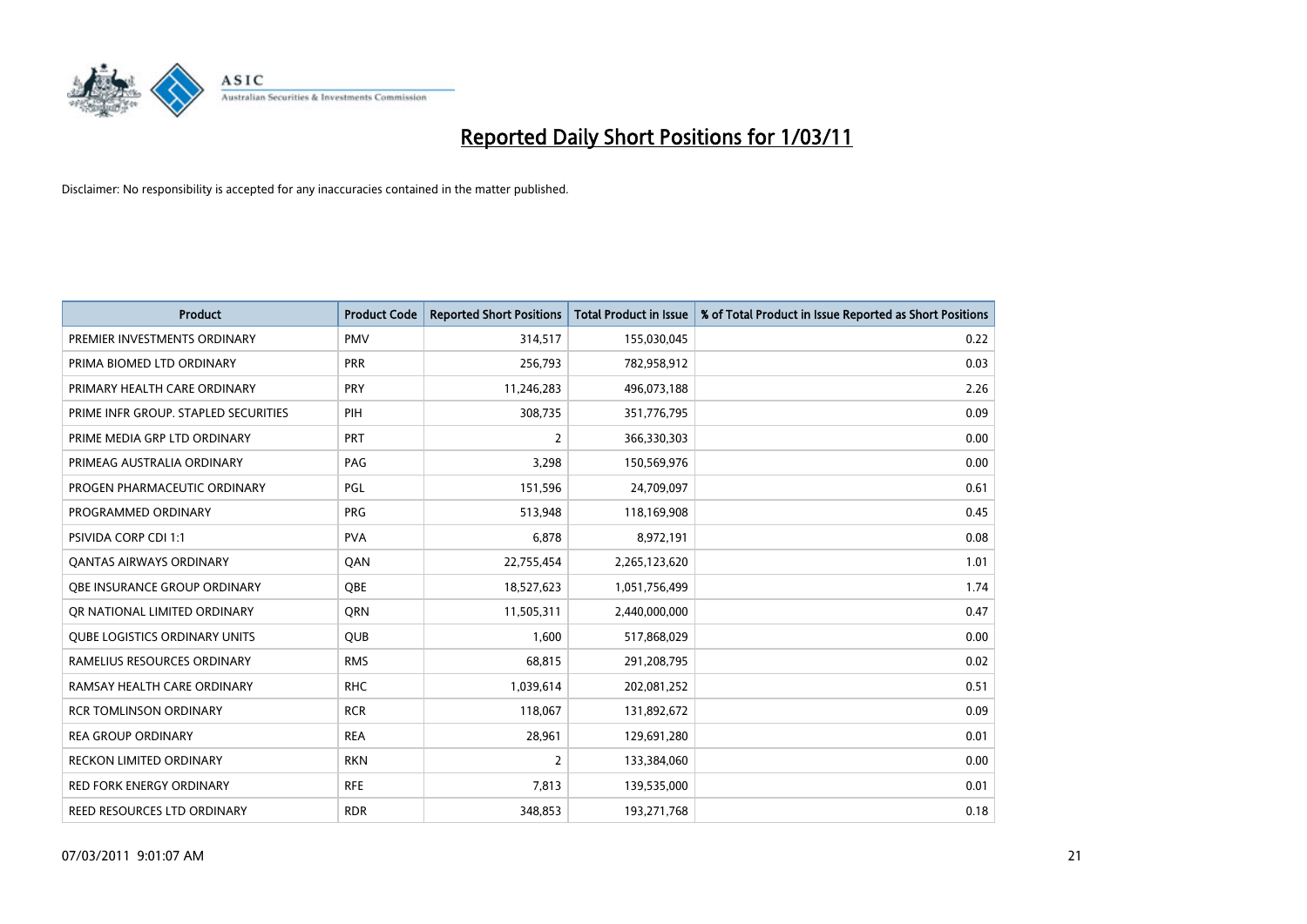

| <b>Product</b>                      | <b>Product Code</b> | <b>Reported Short Positions</b> | Total Product in Issue | % of Total Product in Issue Reported as Short Positions |
|-------------------------------------|---------------------|---------------------------------|------------------------|---------------------------------------------------------|
| <b>REGIONAL EXPRESS ORDINARY</b>    | <b>REX</b>          | 1,476                           | 121,254,902            | 0.00                                                    |
| REGIS RESOURCES ORDINARY            | <b>RRL</b>          | 2,522,282                       | 430,750,415            | 0.57                                                    |
| RESMED INC CDI 10:1                 | <b>RMD</b>          | 10,673,062                      | 1,534,676,730          | 0.70                                                    |
| RESOLUTE MINING ORDINARY            | <b>RSG</b>          | 4,085,793                       | 467, 211, 233          | 0.88                                                    |
| <b>RESOURCE GENERATION ORDINARY</b> | <b>RES</b>          | 226,811                         | 243,900,530            | 0.09                                                    |
| RETAIL FOOD GROUP ORDINARY          | <b>RFG</b>          | 693                             | 107,301,926            | 0.00                                                    |
| REVERSE CORP LIMITED ORDINARY       | <b>REF</b>          | 25,141                          | 92,382,175             | 0.03                                                    |
| REX MINERALS LIMITED ORDINARY       | <b>RXM</b>          | 87,065                          | 150,317,460            | 0.05                                                    |
| RHG LIMITED ORDINARY                | <b>RHG</b>          | 62,201                          | 318,745,978            | 0.01                                                    |
| <b>RIDLEY CORPORATION ORDINARY</b>  | <b>RIC</b>          | 61,937                          | 307,817,071            | 0.02                                                    |
| RIO TINTO LIMITED ORDINARY          | <b>RIO</b>          | 12,141,644                      | 435,758,720            | 2.77                                                    |
| RIVERCITY MOTORWAY STAPLED          | <b>RCY</b>          | 132,000                         | 957,010,115            | 0.01                                                    |
| RIVERSDALE MINING ORDINARY          | <b>RIV</b>          | 1,673,798                       | 236,696,188            | 0.70                                                    |
| <b>ROBUST RESOURCES ORDINARY</b>    | <b>ROL</b>          | 16,817                          | 84,194,097             | 0.02                                                    |
| ROC OIL COMPANY ORDINARY            | <b>ROC</b>          | 13,338,005                      | 713,154,560            | 1.88                                                    |
| ROYAL RESOURCES ORDINARY            | <b>ROY</b>          | 47,437                          | 263,321,680            | 0.02                                                    |
| <b>RURALCO HOLDINGS ORDINARY</b>    | <b>RHL</b>          | 32,040                          | 55,019,284             | 0.06                                                    |
| SAI GLOBAL LIMITED ORDINARY         | SAI                 | 234,095                         | 198,012,813            | 0.10                                                    |
| SALMAT LIMITED ORDINARY             | <b>SLM</b>          | 149,149                         | 159,749,049            | 0.09                                                    |
| SAMSON OIL & GAS LTD ORDINARY       | SSN                 | 442.712                         | 1,690,561,916          | 0.03                                                    |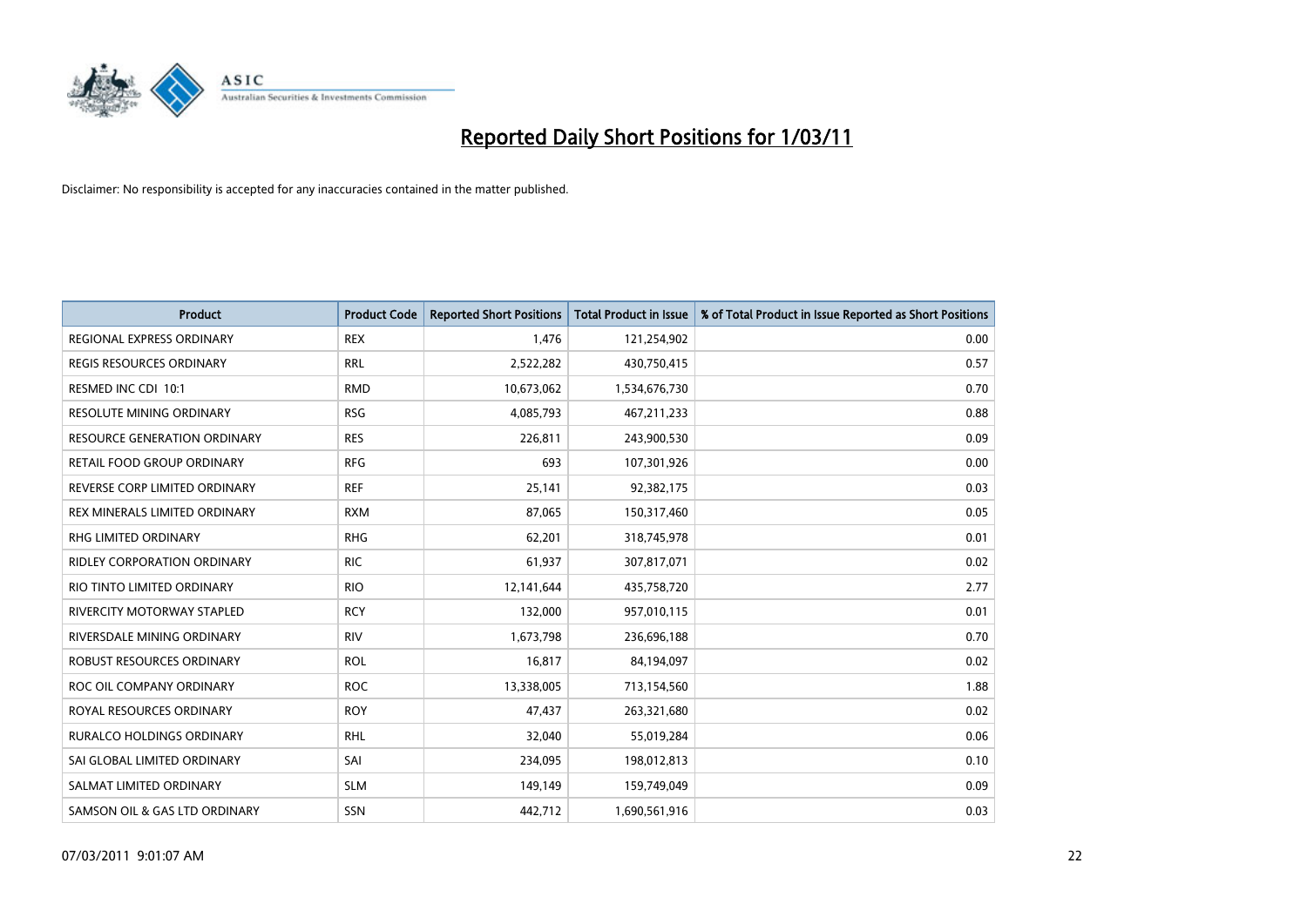

| <b>Product</b>                           | <b>Product Code</b> | <b>Reported Short Positions</b> | <b>Total Product in Issue</b> | % of Total Product in Issue Reported as Short Positions |
|------------------------------------------|---------------------|---------------------------------|-------------------------------|---------------------------------------------------------|
| SANDFIRE RESOURCES ORDINARY              | <b>SFR</b>          | 61,538                          | 148,309,969                   | 0.03                                                    |
| SANTOS LTD ORDINARY                      | <b>STO</b>          | 4,698,285                       | 874,246,838                   | 0.51                                                    |
| SARACEN MINERAL ORDINARY                 | <b>SAR</b>          | 411,212                         | 492,151,415                   | 0.07                                                    |
| SEDGMAN LIMITED ORDINARY                 | <b>SDM</b>          | 348,766                         | 207,997,898                   | 0.16                                                    |
| SEEK LIMITED ORDINARY                    | <b>SEK</b>          | 3,952,880                       | 336,584,488                   | 1.17                                                    |
| SENETAS CORPORATION ORDINARY             | <b>SEN</b>          | 756,999                         | 463,105,195                   | 0.16                                                    |
| SERVCORP LIMITED ORDINARY                | SRV                 | 179.357                         | 98,440,807                    | 0.18                                                    |
| SERVICE STREAM ORDINARY                  | <b>SSM</b>          | 425,992                         | 283,418,867                   | 0.15                                                    |
| SEVEN GROUP HOLDINGS ORDINARY            | <b>SVW</b>          | 103,439                         | 305,410,281                   | 0.03                                                    |
| SIGMA PHARMACEUTICAL ORDINARY            | <b>SIP</b>          | 15,463,348                      | 1,178,626,572                 | 1.30                                                    |
| SILEX SYSTEMS ORDINARY                   | <b>SLX</b>          | 253,028                         | 170,128,997                   | 0.14                                                    |
| SILVER LAKE RESOURCE ORDINARY            | <b>SLR</b>          | 271,999                         | 178,882,838                   | 0.15                                                    |
| SIMS METAL MGMT LTD ORDINARY             | SGM                 | 3,680,373                       | 204,921,757                   | 1.80                                                    |
| SINGAPORE TELECOMM. CHESS DEPOSITARY INT | SGT                 | 3,269,163                       | 318,538,714                   | 1.03                                                    |
| SIRTEX MEDICAL ORDINARY                  | <b>SRX</b>          | 296                             | 55,768,136                    | 0.00                                                    |
| SKILLED GROUP LTD ORDINARY               | <b>SKE</b>          | 650,471                         | 190,738,408                   | 0.34                                                    |
| SKY CITY ENTERTAIN, ORDINARY             | <b>SKC</b>          | 1,901,849                       | 575,114,687                   | 0.33                                                    |
| SKY NETWORK ORDINARY                     | <b>SKT</b>          | 302,328                         | 389,139,785                   | 0.08                                                    |
| <b>SLATER &amp; GORDON ORDINARY</b>      | SGH                 | 835                             | 149,202,224                   | 0.00                                                    |
| SMS MANAGEMENT, ORDINARY                 | <b>SMX</b>          | 176.809                         | 67,661,358                    | 0.26                                                    |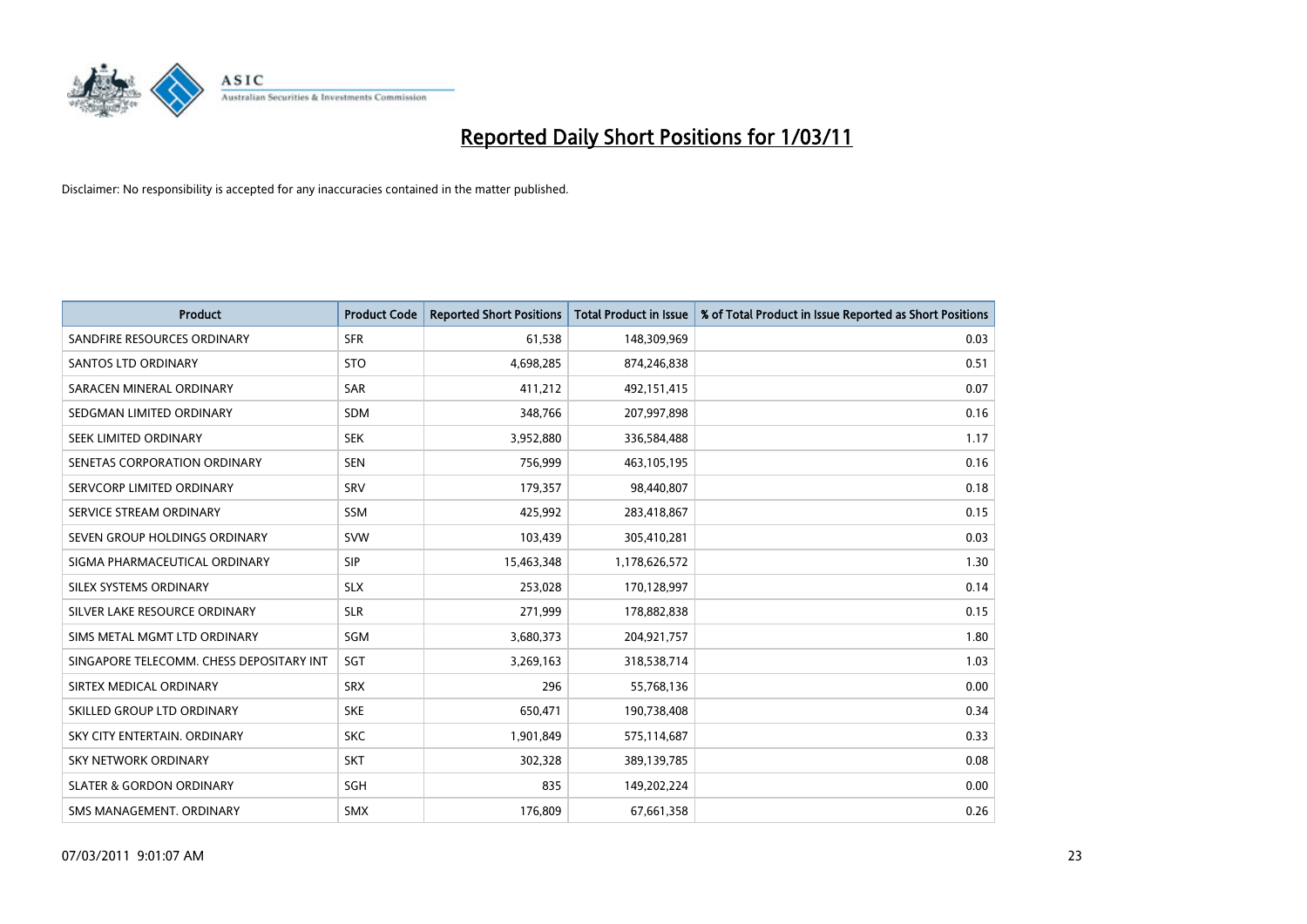

| <b>Product</b>                           | <b>Product Code</b> | <b>Reported Short Positions</b> | Total Product in Issue | % of Total Product in Issue Reported as Short Positions |
|------------------------------------------|---------------------|---------------------------------|------------------------|---------------------------------------------------------|
| SONIC HEALTHCARE ORDINARY                | <b>SHL</b>          | 4,041,744                       | 388,429,875            | 1.05                                                    |
| SOUL PATTINSON (W.H) ORDINARY            | SOL                 | 30,033                          | 238,640,580            | 0.01                                                    |
| SP AUSNET STAPLED SECURITIES             | <b>SPN</b>          | 6,927,028                       | 2,795,115,439          | 0.24                                                    |
| SPARK INFRASTRUCTURE STAPLED NOTE & UNIT | SKI                 | 9,253,410                       | 1,326,734,264          | 0.68                                                    |
| SPDR 200 FUND ETF UNITS                  | <b>STW</b>          | 7,765                           | 51,439,159             | 0.02                                                    |
| SPECIALTY FASHION ORDINARY               | <b>SFH</b>          | 2,743,450                       | 191,686,122            | 1.43                                                    |
| SPHERE MINERALS LTD ORDINARY             | <b>SPH</b>          | 1,991                           | 171,348,151            | 0.00                                                    |
| SPOTLESS GROUP LTD ORDINARY              | <b>SPT</b>          | 3,771,308                       | 261,070,153            | 1.44                                                    |
| ST BARBARA LIMITED ORDINARY              | SBM                 | 3,408,805                       | 325,615,389            | 1.05                                                    |
| STAGING CONNECTIONS ORDINARY             | <b>STG</b>          | 2,917,189                       | 78,317,726             | 3.72                                                    |
| STANMORE COAL LTD ORDINARY               | <b>SMR</b>          | 32,031                          | 87,250,738             | 0.04                                                    |
| STH AMERICAN COR LTD ORDINARY            | SAY                 | 9,200                           | 233,651,371            | 0.00                                                    |
| STH CRS ELECT ENGNR ORDINARY             | <b>SXE</b>          | 9,282                           | 124,178,939            | 0.01                                                    |
| STHN CROSS MEDIA ORDINARY                | <b>SXL</b>          | 679,686                         | 378,827,750            | 0.18                                                    |
| STOCKLAND UNITS/ORD STAPLED              | SGP                 | 8,840,178                       | 2,383,036,717          | 0.36                                                    |
| STRAITS RES LTD. ORDINARY                | SRO                 | 2,929,688                       | 316, 342, 835          | 0.93                                                    |
| <b>STW COMMUNICATIONS ORDINARY</b>       | SGN                 | 248,014                         | 364,310,964            | 0.07                                                    |
| SUNCORP GROUP LTD ORDINARY               | <b>SUN</b>          | 5,062,821                       | 1,281,390,524          | 0.39                                                    |
| SUNDANCE RESOURCES ORDINARY              | <b>SDL</b>          | 15,263,227                      | 2,712,401,668          | 0.56                                                    |
| SUNLAND GROUP LTD ORDINARY               | <b>SDG</b>          | 340,218                         | 225,572,921            | 0.14                                                    |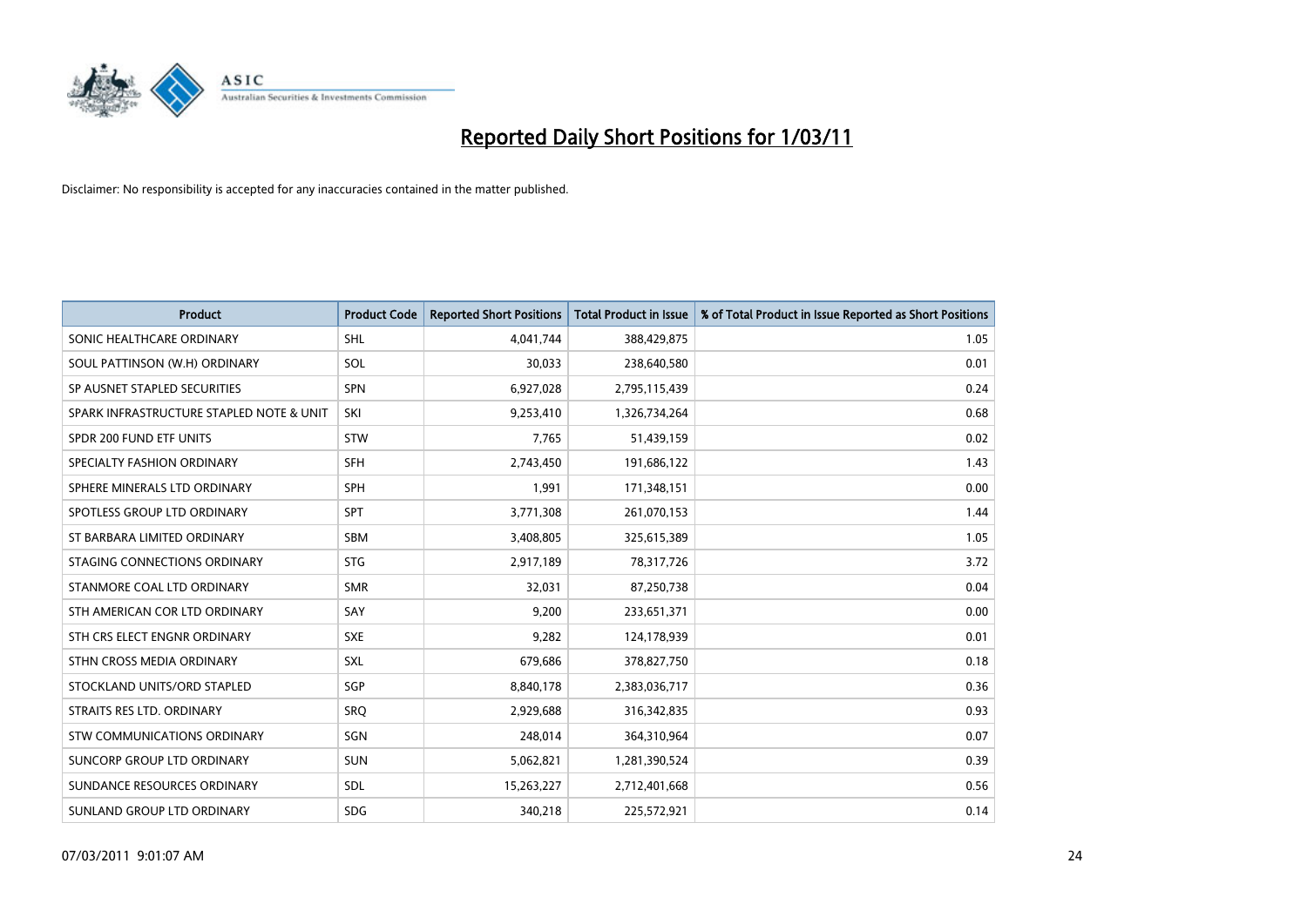

| <b>Product</b>                       | <b>Product Code</b> | <b>Reported Short Positions</b> | <b>Total Product in Issue</b> | % of Total Product in Issue Reported as Short Positions |
|--------------------------------------|---------------------|---------------------------------|-------------------------------|---------------------------------------------------------|
| SUPER RET REP LTD ORDINARY           | <b>SUL</b>          | 111,091                         | 129,039,842                   | 0.09                                                    |
| SWICK MINING ORDINARY                | <b>SWK</b>          | 253,810                         | 236,724,970                   | 0.11                                                    |
| <b>SYMEX HOLDINGS ORDINARY</b>       | <b>SYM</b>          | 6,633                           | 125,037,628                   | 0.01                                                    |
| TABCORP HOLDINGS LTD ORDINARY        | <b>TAH</b>          | 1,565,446                       | 684,918,140                   | 0.22                                                    |
| <b>TALENT2 INTERNATION ORDINARY</b>  | <b>TWO</b>          | $\overline{7}$                  | 142,063,750                   | 0.00                                                    |
| TALISMAN MINING ORDINARY             | <b>TLM</b>          | 18,675                          | 130,438,627                   | 0.01                                                    |
| TANAMI GOLD NL ORDINARY              | <b>TAM</b>          | 62,477                          | 260,947,676                   | 0.03                                                    |
| TAP OIL LIMITED ORDINARY             | <b>TAP</b>          | 1,543,037                       | 240,967,311                   | 0.65                                                    |
| TASSAL GROUP LIMITED ORDINARY        | <b>TGR</b>          | 28,920                          | 146,304,404                   | 0.01                                                    |
| <b>TATTS GROUP LTD ORDINARY</b>      | <b>TTS</b>          | 25,081,663                      | 1,300,888,465                 | 1.94                                                    |
| TELECOM CORPORATION ORDINARY         | <b>TEL</b>          | 19,857,365                      | 1,924,626,240                 | 1.04                                                    |
| <b>TELSTRA CORPORATION, ORDINARY</b> | <b>TLS</b>          | 56,148,358                      | 12,443,074,357                | 0.45                                                    |
| TEN NETWORK HOLDINGS ORDINARY        | <b>TEN</b>          | 22,223,522                      | 1,045,236,720                 | 2.12                                                    |
| TERANGA GOLD CORP CDI 1:1            | <b>TGZ</b>          | 209,568                         | 149,817,696                   | 0.14                                                    |
| TERRAMIN AUSTRALIA, ORDINARY         | <b>TZN</b>          | 67,529                          | 167,315,574                   | 0.04                                                    |
| TFS CORPORATION LTD ORDINARY         | <b>TFC</b>          | 64,242                          | 228,397,097                   | 0.02                                                    |
| THE REJECT SHOP ORDINARY             | <b>TRS</b>          | 366,009                         | 26,033,570                    | 1.41                                                    |
| THOR MINING PLC CHESS DEPOSITARY     | <b>THR</b>          | 2,307                           | 240,235,256                   | 0.00                                                    |
| THORN GROUP LIMITED ORDINARY         | <b>TGA</b>          | 2,361                           | 129,858,924                   | 0.00                                                    |
| THUNDELARRA EXPLOR. ORDINARY         | <b>THX</b>          | 32,692                          | 153,414,483                   | 0.02                                                    |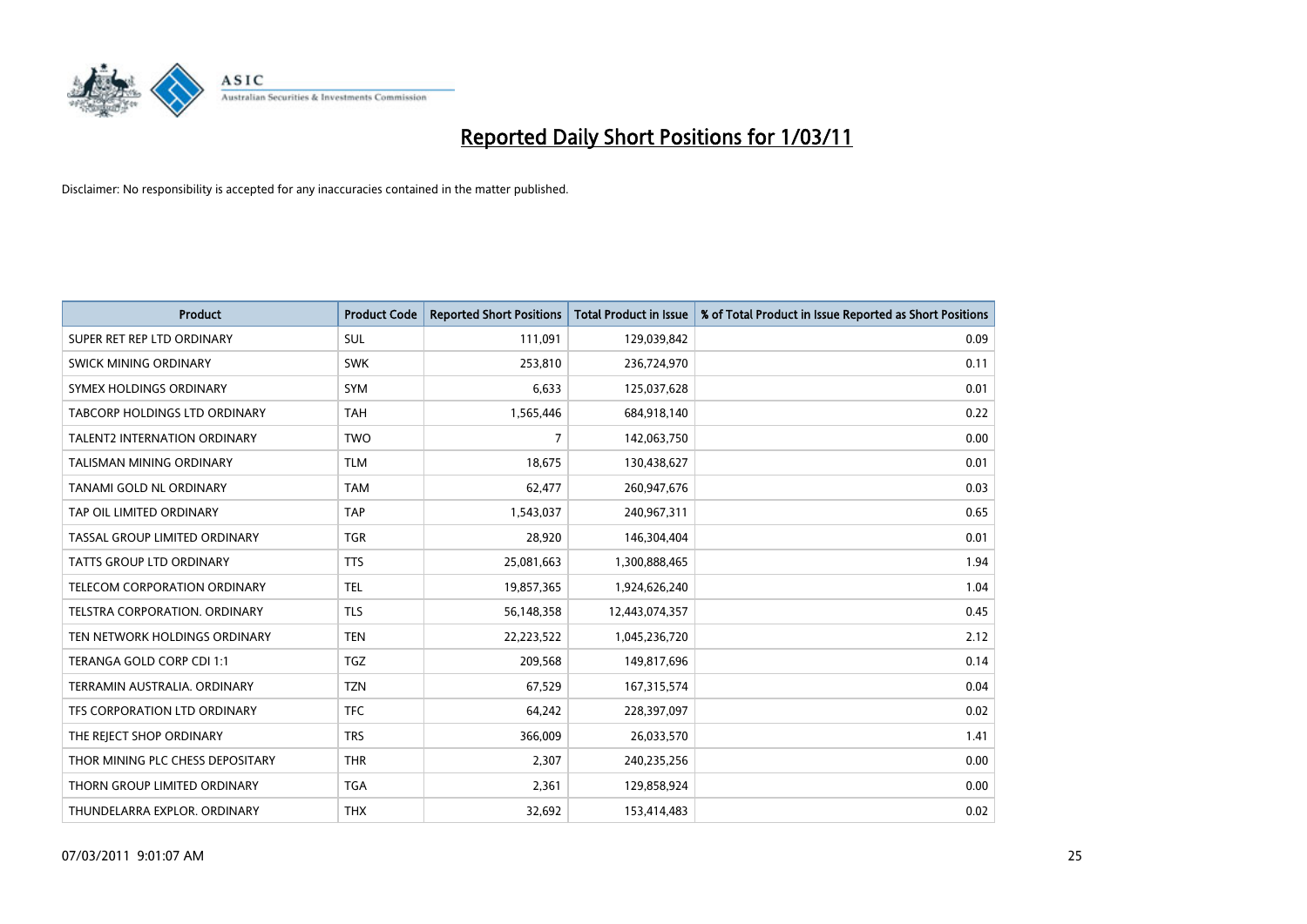

| <b>Product</b>                            | <b>Product Code</b> | <b>Reported Short Positions</b> | Total Product in Issue | % of Total Product in Issue Reported as Short Positions |
|-------------------------------------------|---------------------|---------------------------------|------------------------|---------------------------------------------------------|
| <b>TIGER RESOURCES ORDINARY</b>           | <b>TGS</b>          | 275,412                         | 597,523,151            | 0.05                                                    |
| TIMBERCORP LIMITED ORDINARY               | <b>TIM</b>          | 90,074                          | 352,071,429            | 0.02                                                    |
| <b>TISHMAN SPEYER UNITS</b>               | <b>TSO</b>          | 48,968                          | 338,440,904            | 0.01                                                    |
| TNG LIMITED ORDINARY                      | <b>TNG</b>          | 4,321                           | 258,055,076            | 0.00                                                    |
| <b>TOLL HOLDINGS LTD ORDINARY</b>         | <b>TOL</b>          | 14,331,808                      | 706,577,616            | 2.02                                                    |
| TORO ENERGY LIMITED ORDINARY              | <b>TOE</b>          | 35,404                          | 964,936,676            | 0.00                                                    |
| <b>TOWER AUSTRALIA ORDINARY</b>           | <b>TAL</b>          | 117,618                         | 419,652,394            | 0.02                                                    |
| <b>TOWER LIMITED ORDINARY</b>             | <b>TWR</b>          | 690,119                         | 263,603,448            | 0.26                                                    |
| TOX FREE SOLUTIONS ORDINARY               | <b>TOX</b>          | 89,938                          | 91,905,500             | 0.09                                                    |
| TPG TELECOM LIMITED ORDINARY              | <b>TPM</b>          | 3,752,105                       | 775,522,421            | 0.46                                                    |
| TRANSFIELD SERV INFR STAPLED SECURITIES   | <b>TSI</b>          | 1,228,350                       | 434,862,971            | 0.28                                                    |
| <b>TRANSFIELD SERVICES ORDINARY</b>       | <b>TSE</b>          | 721,771                         | 549,715,957            | 0.13                                                    |
| TRANSPACIFIC INDUST, ORDINARY             | <b>TPI</b>          | 19,669,051                      | 960,638,735            | 2.05                                                    |
| TRANSURBAN GROUP TRIPLE STAPLED SEC.      | <b>TCL</b>          | 2,001,843                       | 1,443,543,731          | 0.14                                                    |
| TRINITY GROUP STAPLED SECURITIES          | <b>TCQ</b>          | 3,419                           | 231,701,539            | 0.00                                                    |
| TROY RESOURCES NL ORDINARY                | <b>TRY</b>          | 40,208                          | 87,565,323             | 0.05                                                    |
| UGL LIMITED ORDINARY                      | UGL                 | 4,731,374                       | 166,028,705            | 2.85                                                    |
| UNILIFE CORPORATION CDI US PROHIBITED     | <b>UNS</b>          | 218,562                         | 277,791,611            | 0.07                                                    |
| UXC LIMITED ORDINARY                      | <b>UXC</b>          | 688,014                         | 305,789,718            | 0.22                                                    |
| VALAD PROPERTY GROUP STAPLED US PROHIBIT. | <b>VPG</b>          | 4,466,252                       | 115,108,116            | 3.88                                                    |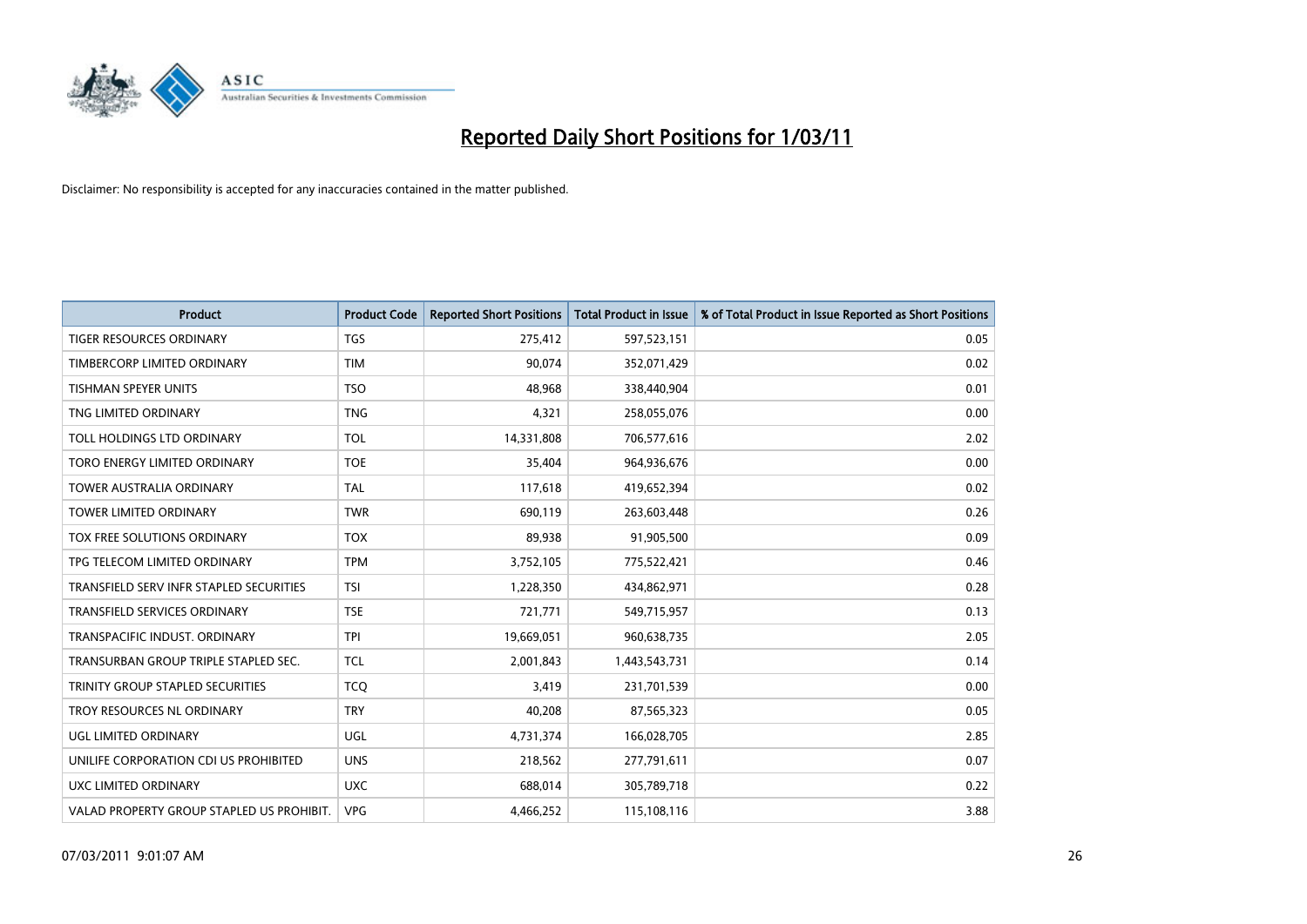

| <b>Product</b>                         | <b>Product Code</b> | <b>Reported Short Positions</b> | <b>Total Product in Issue</b> | % of Total Product in Issue Reported as Short Positions |
|----------------------------------------|---------------------|---------------------------------|-------------------------------|---------------------------------------------------------|
| <b>VDM GROUP LIMITED ORDINARY</b>      | <b>VMG</b>          | 11,116                          | 193,127,749                   | 0.01                                                    |
| <b>VENTURE MINERALS ORDINARY</b>       | <b>VMS</b>          | 127,332                         | 220,943,592                   | 0.06                                                    |
| <b>VENTUREX RESOURCES ORDINARY</b>     | <b>VXR</b>          | 4,199,014                       | 1,087,242,726                 | 0.39                                                    |
| VILLAGE ROADSHOW LTD ORDINARY          | <b>VRL</b>          | 400                             | 151,668,100                   | 0.00                                                    |
| <b>VIRGIN BLUE HOLDINGS ORDINARY</b>   | <b>VBA</b>          | 26,970,180                      | 2,210,197,600                 | 1.23                                                    |
| <b>VISION GROUP HLDGS ORDINARY</b>     | <b>VGH</b>          | 78,000                          | 73,583,806                    | 0.11                                                    |
| <b>VITA GROUP LTD ORDINARY</b>         | <b>VTG</b>          | 75,190                          | 142,499,800                   | 0.05                                                    |
| VITERRA INC CDI 1:1                    | <b>VTA</b>          | 3,828                           | 68,629,939                    | 0.01                                                    |
| VNGD ALL-WORLD EX-US CDI 1:1           | <b>VEU</b>          | 11,600                          | 563,668                       | 2.06                                                    |
| <b>WATPAC LIMITED ORDINARY</b>         | <b>WTP</b>          | 43,981                          | 183,341,382                   | 0.02                                                    |
| <b>WDS LIMITED ORDINARY</b>            | <b>WDS</b>          | 78,481                          | 143,107,458                   | 0.06                                                    |
| WEBIET LIMITED ORDINARY                | <b>WEB</b>          | 52,338                          | 77,961,278                    | 0.07                                                    |
| <b>WESFARMERS LIMITED ORDINARY</b>     | <b>WES</b>          | 19,738,123                      | 1,005,187,251                 | 1.93                                                    |
| WESFARMERS LIMITED PARTIALLY PROTECTED | <b>WESN</b>         | 71,854                          | 151,884,911                   | 0.03                                                    |
| WEST AUSTRALIAN NEWS ORDINARY          | <b>WAN</b>          | 3,379,251                       | 219,668,970                   | 1.52                                                    |
| WESTERN AREAS NL ORDINARY              | <b>WSA</b>          | 7,659,117                       | 179,735,899                   | 4.28                                                    |
| WESTERN DESERT RES. ORDINARY           | <b>WDR</b>          | 948                             | 154,684,908                   | 0.00                                                    |
| WESTFIELD GROUP ORD/UNIT STAPLED SEC   | <b>WDC</b>          | 6,510,137                       | 2,308,988,539                 | 0.27                                                    |
| WESTFIELD RETAIL TST UNIT STAPLED      | <b>WRT</b>          | 12,240,315                      | 3,054,166,195                 | 0.39                                                    |
| WESTPAC BANKING CORP ORDINARY          | <b>WBC</b>          | 23,076,817                      | 3,008,678,900                 | 0.74                                                    |